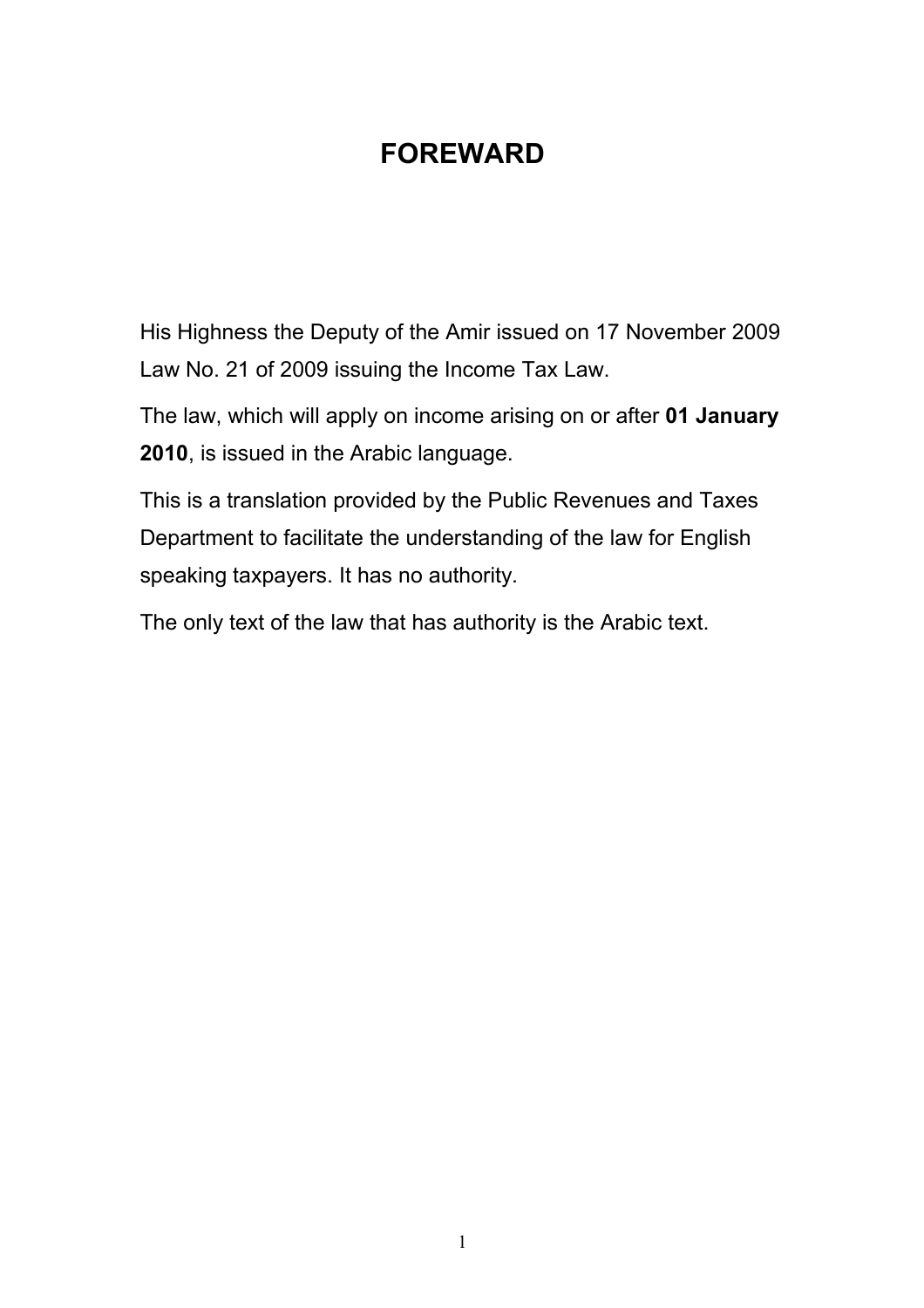# **LAW NO. 21 OF THE YEAR 2009 ISSUING THE INCOME TAX LAW**

# **We, Tamim Bin Hamad Al Thani Deputy of the Amir of the State of Qatar,**

Having perused the Constitution;

And Decree-Law No. 11 of the year 1993 concerning Income Tax;

And the proposal of the Minister of Economy and Finance;

And the draft Law submitted by the Council of Ministers;

And the opinion of the Consultative Council;

# **Have decided the following law:**

# **Article 1**

The provisions of the Income Tax Law attached to this Law shall come into force.

# **Article 2**

Subject to the provisions of Article (20) of the attached law, the provisions of the attached law do not apply to the following:

- 1- private associations and foundations and private foundations of public interest constituted in accordance with the provisions the laws governing each of them.
- 2- private bodies registered in the State or registered in another State and authorized to operate in the State, provided that they do not aim to achieve profits.
- 3- Salaries, wages, allowances and the like.
- 4- Gross income from legacies and inheritances.

# **Article 3**

The Minister of Economy and Finance shall issue the executive regulations and decisions required for the implementation of the attached law. And, until these regulations and decisions are issued, the regulations and decisions currently in force shall remain applicable in so far as they are not in contradiction with the provisions of the attached law.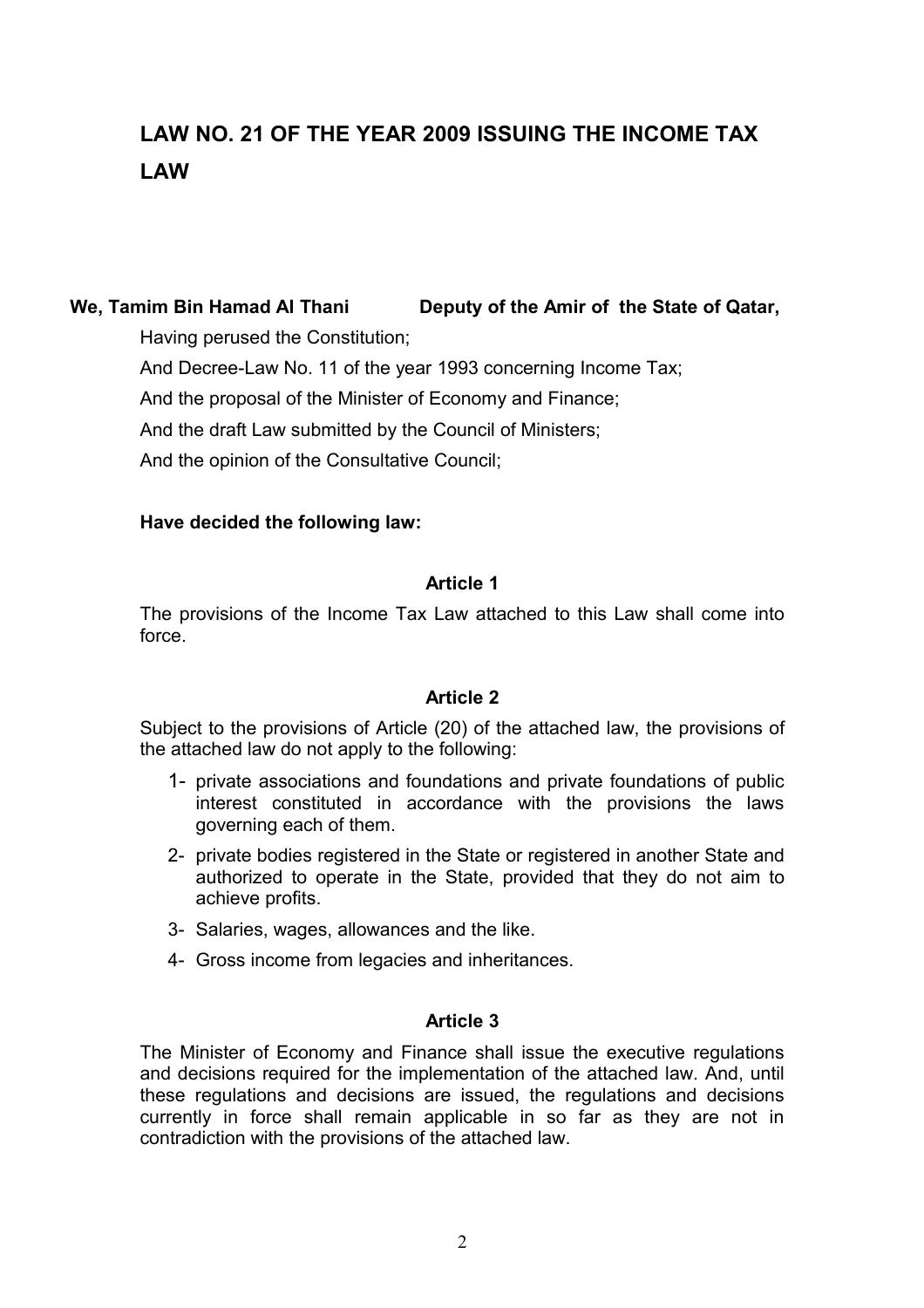Decree-Law No. 11 of the year 1993 concerning the Income Tax and any provision in contradiction with the provisions of this law and the attached law Shall be repealed.

Exemptions that are applicable at the date of entry into force of the attached law shall remain effective until the expiry of their period.

#### **Article 5**

All competent authorities, each within its own competence, shall execute this law, which shall come into force as of the first day of January 2010 and shall be published in the Official Gazette.

**Tamim Bin Hamad Al-Thani Deputy of the Amir of the State of Qatar**

**Issued at Diwan Amiri on: 29 /11 /1430 A.H. Corresponding to : 17/11/2009 A.D.**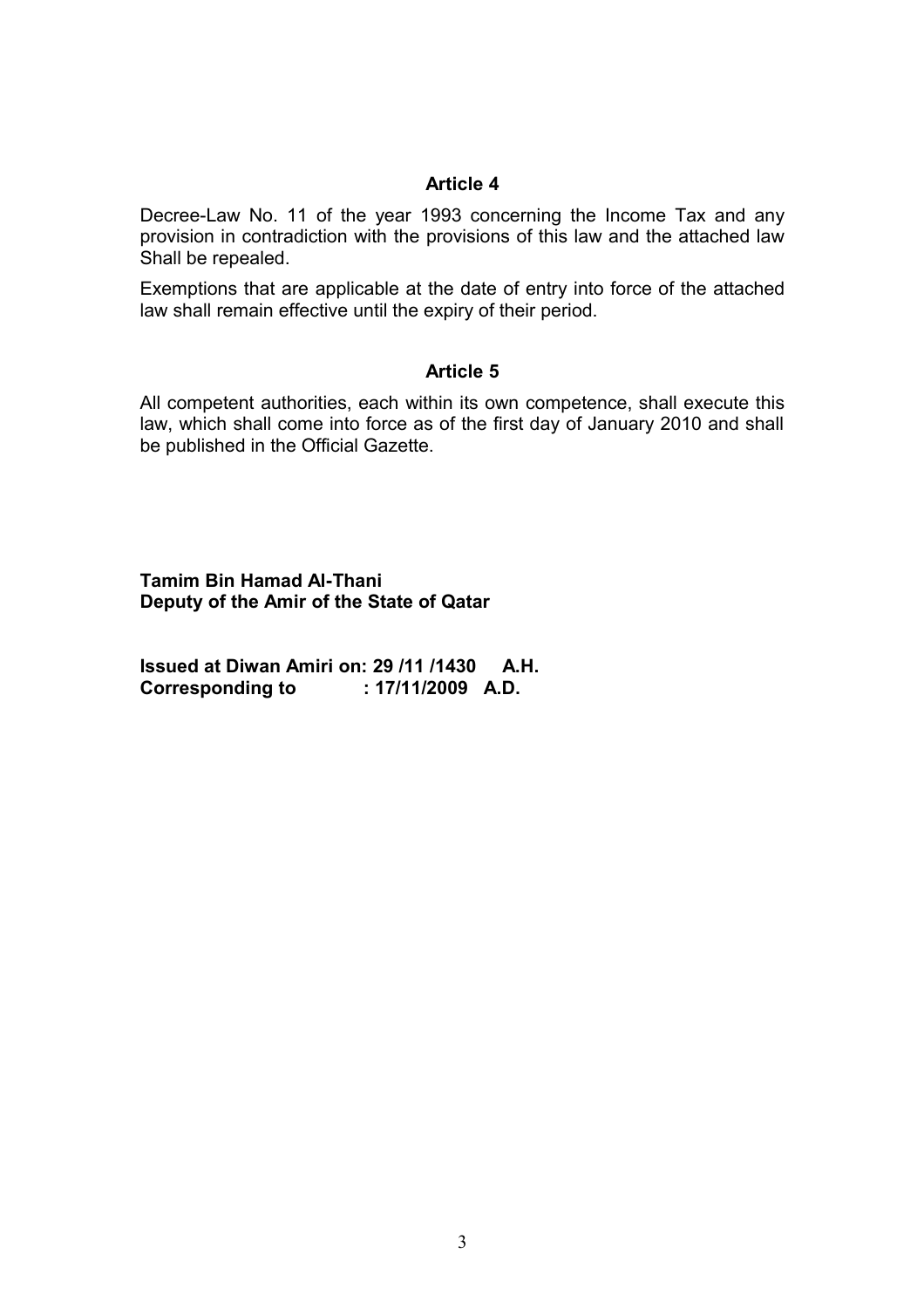# **INCOME TAX LAW**

## **Chapter one: Definitions**

#### **Article 1**

In applying the provisions of this law, the following expressions and terms shall have the meanings assigned thereto unless the context otherwise requires.

- Tax: The income tax.
- Ministry: The Ministry of Economy and Finance.
- Minister: The Minister of Economy and Finance.
- Department: The administrative unity concerned with the application of this law.
- Director: The director of the Department.
- Activity: Any profession, vocation, service, trade, industry, speculation, contractual work or any business carried on to derive a profit or an income including the exploitation of a movable or immovable property.
- Taxpayer: A natural or a legal person subject to tax under the provisions of this law.
- The person in charge: The chairman of the board of directors, a delegated member, an authorized manager or any person who represents or runs the company or enterprise.
- Taxable year: twelve months starting on the first day of January and ending on the thirty first day of December of the same year.
- Accounting period: The period for which the taxpayer prepares his accounts.
- Gross income: Total income and profits derived by the taxpayer from the sources mentioned in this law.
- Net income: Gross income less allowable deductions in accordance with the provisions of this law.
- Taxable income: Net income after subtracting losses provided for in Article 10 of this law.
- Return: A statement in which the taxpayer acknowledges the amount of taxable income and the tax due in accordance with the form prepared for this purpose.
- Resident: 1- A natural person who meets any of the following:

a- has a permanent home in the State.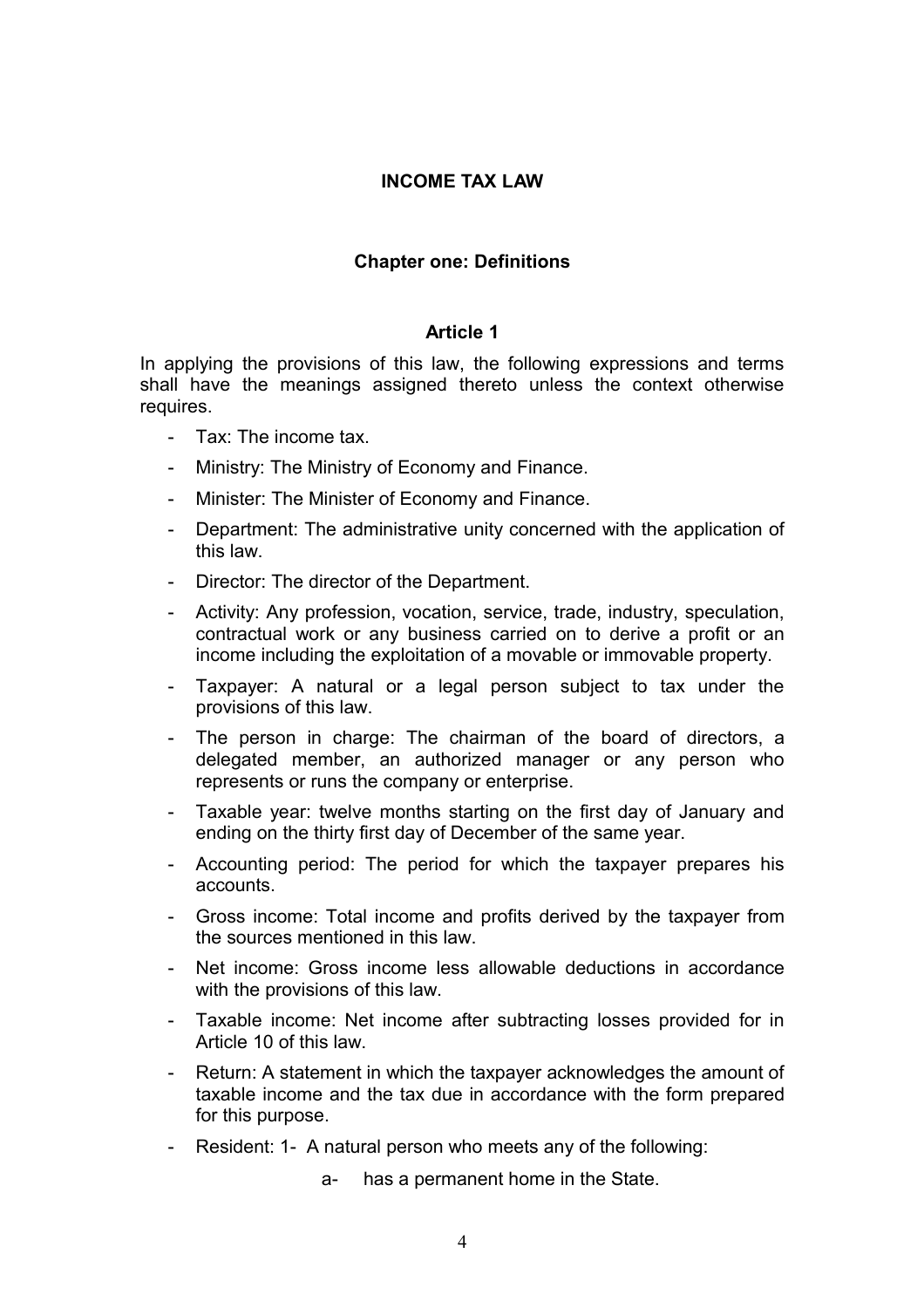- b- has been in the State for more than one hundred and eighty-three (183) consecutive or separate days during any twelve (12) month period.
- c- has his centre of vital interests in the State.
- 2- A body corporate that meets any of the following:
	- a- It is incorporated under Qatari laws.
	- b- Its head office is situated in the State.
	- c- Its place of effective management is situated in the State.
- Permanent Establishment: A fixed place of business through which the business of a taxpayer is wholly or partly carried on, including , for instance, a branch, office, factory, workshop, mine, oil or gas well, quarry, a building site, an assembly project or a place of exploration, extraction or exploitation of natural resources. Permanent establishment also includes the activity carried on by the taxpayer through a person acting on behalf of the taxpayer or in his interest, other than an agent of an independent status
- Royalties: Payments of any kind made as a consideration for the use of, or the right to use, any copyright of literary, artistic or scientific work including cinematograph films, or films or discs used for radio or television broadcasting, any patent, trademark, design or model, plan, secret formula or process, or for the use of, or the right to use, industrial, commercial or scientific equipment or for information concerning industrial, commercial or scientific experience.
- Technical fees: Payments of any kind made as consideration for managerial or technical or consultancy services.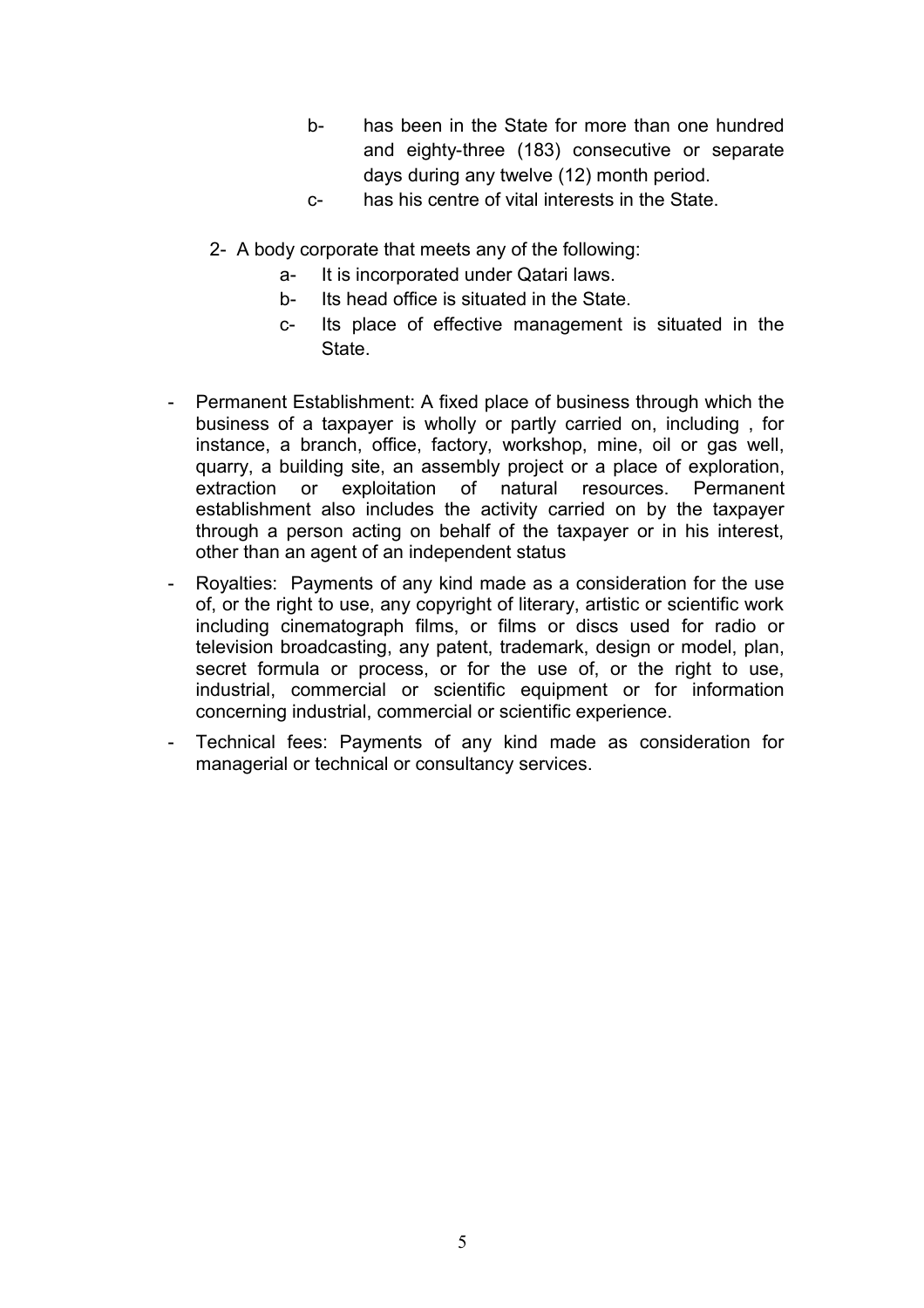# **Chapter two: Scope of the tax**

## *Section 1: Imposition of the tax*

## **Article 2**

An annual tax shall be imposed on the taxpayer's taxable income derived from sources in the State during the previous taxable year.

Notwithstanding the provisions of the previous paragraph, the tax shall be imposed on:

- 1- Bank interest and returns realized outside the State provided that they are derived from amounts resulting from the activity of the taxpayer in the State; and
- 2- Commissions due under agency, brokerage or commercial representation agreements accrued outside the State in respect of activities carried on in the State.

## **Article 3**

Income derived from the State shall include:

- 1- Gross income derived from an activity carried on in the State;
- 2- Gross income derived from contracts wholly or partly performed in the State;
- 3- Gross income from real estate situated in the State including the sale of shares in companies or partnerships the assets of which consist mainly of real estate situated in the State;
- 4- Gross income from shares in companies resident in the State or listed on its stock markets;
- 5- Consideration for services paid to head offices, branches or related companies;
- 6- Interest on loans obtained in the State;
- 7- Gross income from the exploration, extraction or exploitation of natural resources situated in the State; and
- 8- Gross income subject to tax in the State under a double taxation agreement.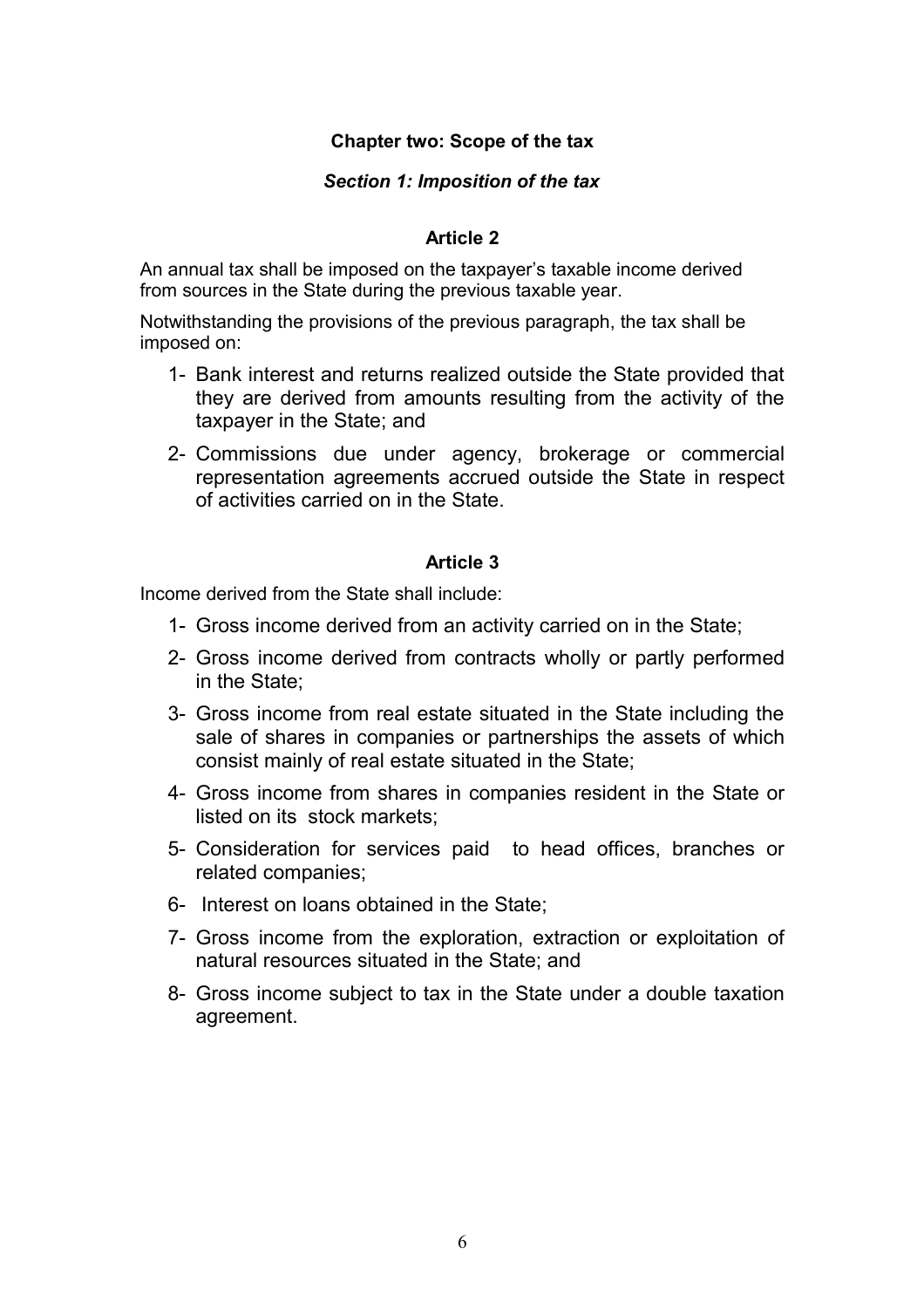# *Section 3: Tax exemptions*

## **Article 4**

Notwithstanding other tax exemptions provided for under special laws or international agreements or under the provisions of Articles 51 to 56 of this law, the following items of income shall be exempt from tax:

- 1- Bank interest and returns due to natural persons other than those carrying on a taxable activity in the State, whether or not resident in the State.
- 2- Interest and returns on public treasury bonds, development bonds and public corporation bonds.
- 3- Capital gains on the disposal of real estate and securities derived by natural persons provided that the real estate and securities disposed of are not part of the assets of a taxable activity.
- 4- Dividends and other income from shares if the amounts distributed during a taxable year were taken from profits that were:
	- a- subject to the tax under this law; or
	- b- distributed by a company the income of which is exempt from tax under this law or other laws.
- 5- Gross income from handcraft activities that do not use machines provided that the gross income does not exceed one hundred thousands (100,000) Riyals per year, the average number of employees does not exceed 3 during the taxable year and the activity is carried on in one single establishment, in accordance with the limits and conditions provided for in the executive regulations of this law.
- 6- Gross income from agricultural and fishing activities.
- 7- Gross income of non Qatari air and sea transport companies operating in the State, subject to reciprocity.
- 8- Gross income of Qatari natural persons resident in the State, including their shares in the profits of legal persons.
- 9- Gross income of legal persons resident in the State and wholly owned by Qatari nationals.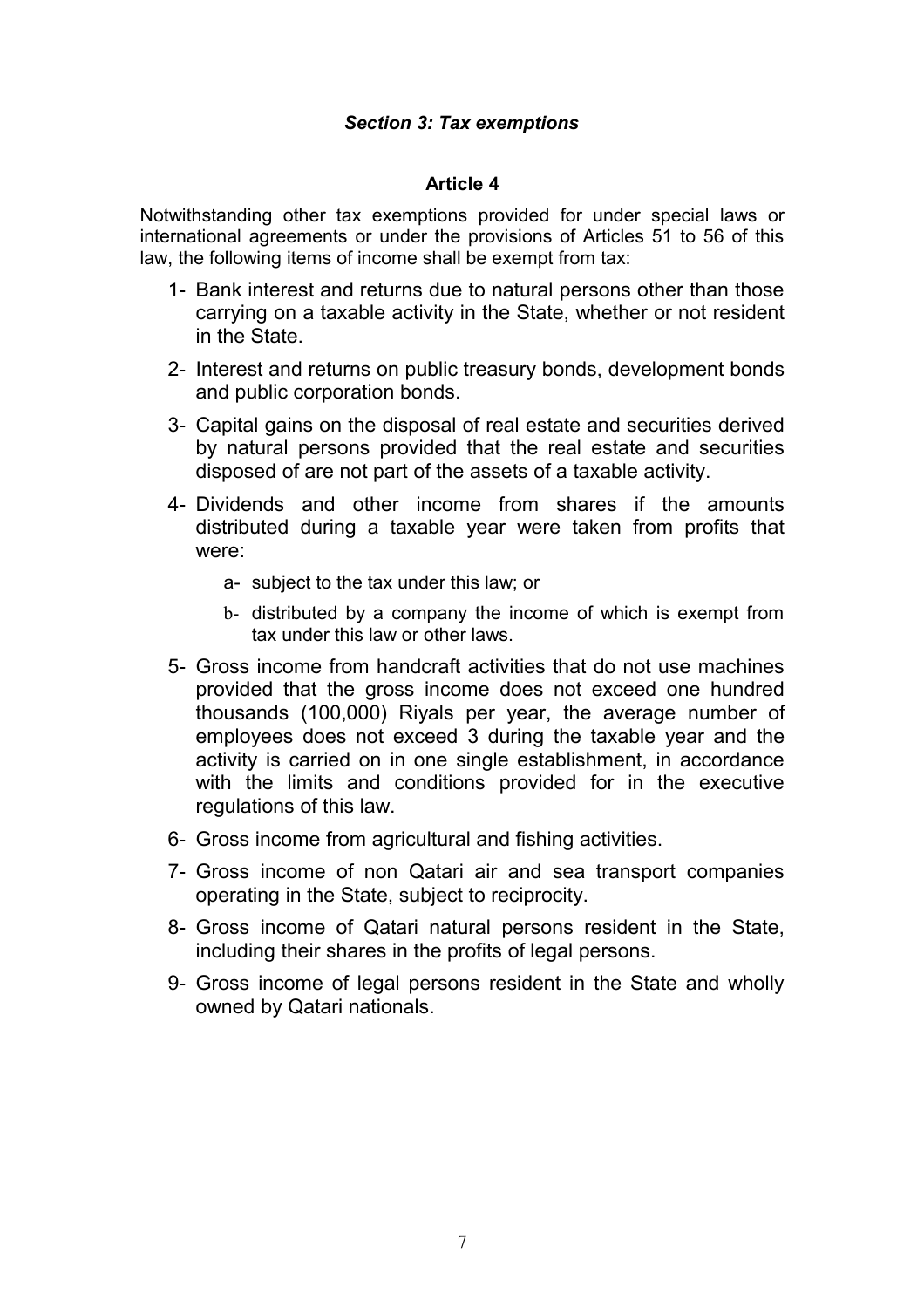# *Section 3: Accounting period*

# **Article 5**

The accounting period of a taxpayer who carries on an activity shall be the taxable year.

However, the taxpayer may, after obtaining the approval of the Department, adopt an accounting period that is different from the taxable year in accordance with the provisions of the executive regulations of this law.

The accounting period of a taxpayer shall be twelve months, subject to the following:

- 1- Where the taxpayer starts the activity after the beginning of the taxable year, the accounting period shall start from the date of the beginning of the activity. The first accounting period may not be less than six months nor more than eighteen months. In all cases, the tax shall be calculated on the taxable income of the actual accounting period.
- 2- Where the activity is liquidated, the accounting period shall run from the end of the previous accounting period until the end of liquidation.
- 3- Where the activity is ceased, assigned or sold, the accounting period shall run from the end of the previous accounting period until the date of cessation, assignment or sale.
- 4- Where the taxpayer carries on a temporary activity the period of which does not exceed 18 months, the accounting period shall be the period of activity.

# **Article 6**

The taxpayer shall determine the taxable income on the basis of the accruals accounting method used in commercial accounting in accordance with international accounting standards, and subject to the provisions of this law and its executive regulations.

The taxpayer may not use another method of accounting, except upon the approval of the Department.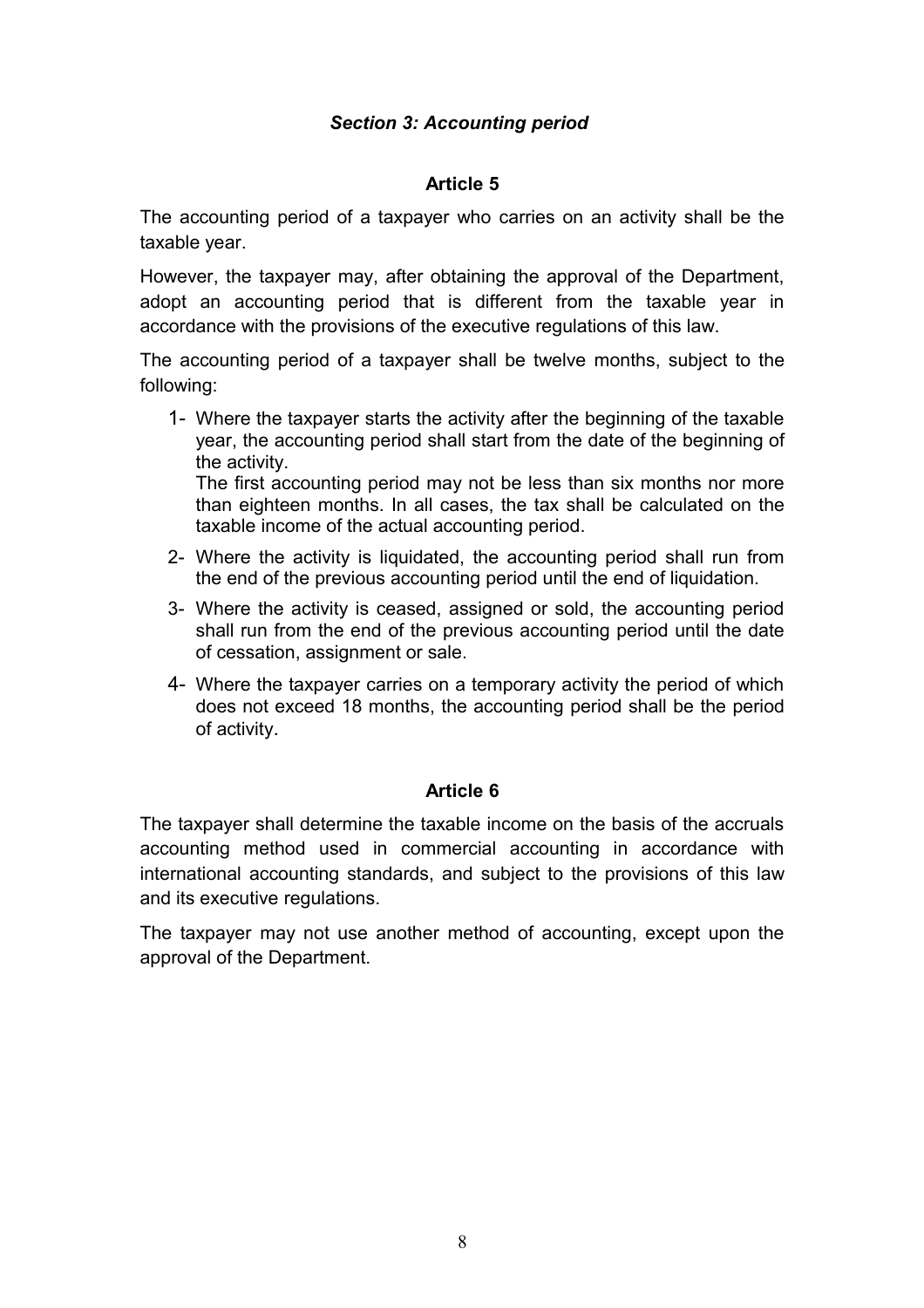# **Chapter three: Calculation of the tax**

## *Section 1: Taxable income*

## **Article 7**

Taxable income shall be determined on the basis of the gross income derived from all transactions carried out by the taxpayer after subtracting allowable deductions and losses provided for in Article 10 of this law.

Allowable deductions mean expenses and costs incurred by the taxpayer that satisfy the following requirements:

- 1- They are necessary to derive the gross income;
- 2- They are actually incurred and supported by documentary evidence;
- 3- They do not increase the value of fixed assets used in the activity; and
- 4- They are related to the taxable year.

## **Article 8**

Allowable deductions include mainly the following, in accordance the executive regulations of this law:

- 1- Costs of raw materials, consumables and services required for carrying on the activity.
- 2- Interest on loans used in the activity.
- 3- Salaries, wages, end of services benefits and similar payments including contributions to set up retirement pensions or end of service payments or contributions to investment funds for the employees.
- 4- Rents.
- 5- Insurance premiums.
- 6- bad debts.
- 7- Provisions set up by banks for doubtful debts and by insurance companies for risks covered up to 10% of the net income before making this deduction and the deduction provided for in paragraph 9 of this Article.
- 8- Depreciation of fixed assets.
- 9- Donations, gifts, aids and subscriptions to charitable, humanitarian, scientific, cultural or sporting activities paid in the State to governmental authorities, public bodies or institutions or any other authorized body in the State, provided that their value does not exceed (5%) five percent of the net income before making this deduction and the deduction provided for in paragraph 7 of this Article.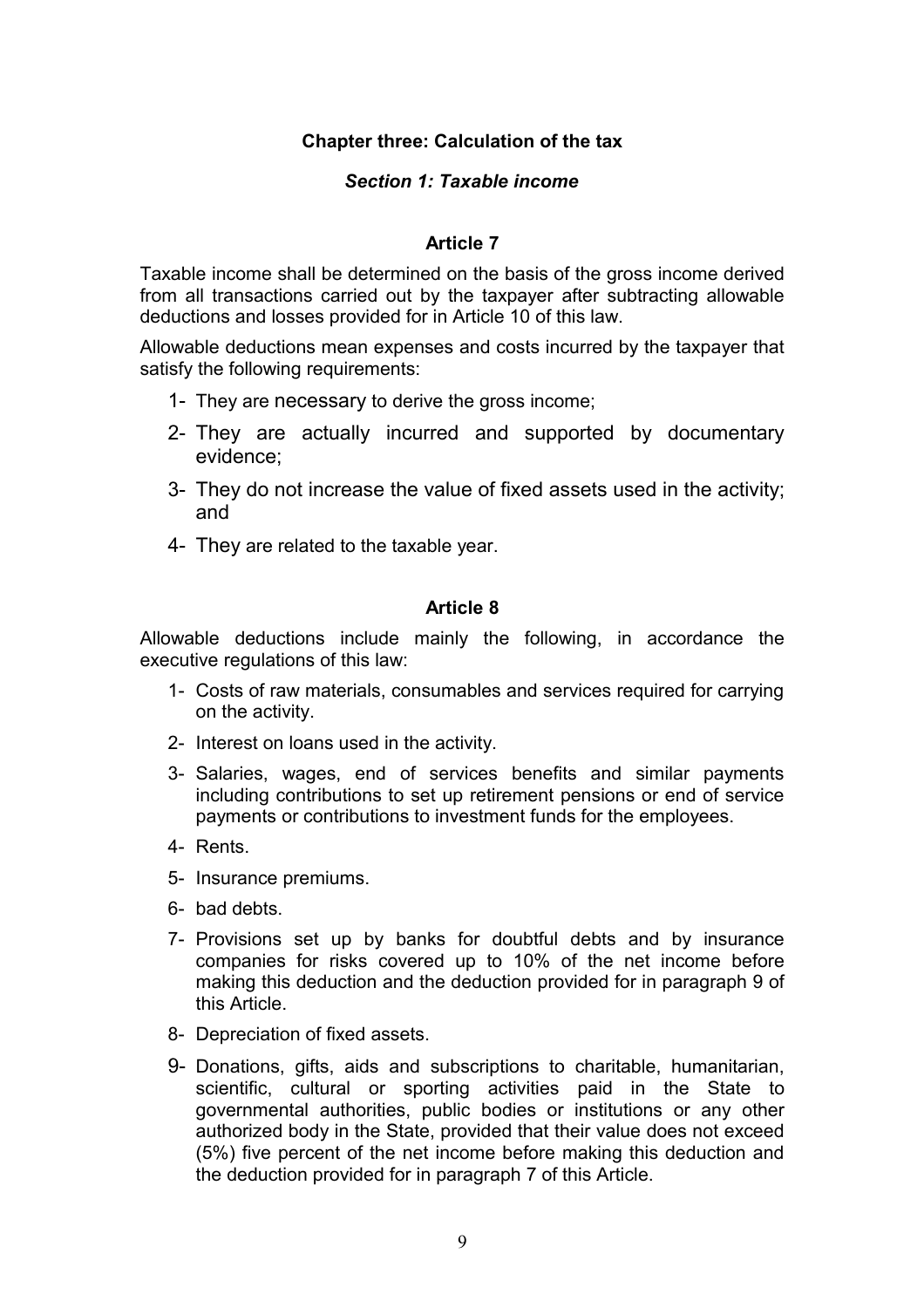10- Taxes and duties other than the income tax provided for in this law.

Notwithstanding the provisions of the previous paragraph, persons carrying on a liberal profession may opt to deduct 30% of their gross income in lieu of all their deductible expenses and costs.

## **Article 9**

The following expenses and costs may not be deducted:

- 1- Expenses and costs incurred to derive exempt income.
- 2- Payments that are made in breach of the laws of the State;
- 3- Fines and penalties for the breach of the laws of the State;
- 4- Expenditures or losses in respect of which compensation is receivable or has been received if that compensation has not been included in the taxpayer's gross income.
- 5- The share of total expenditures on entertainment, hotel accommodation, restaurant meals, vacations, club fees and gifts to customers, in accordance with the circumstances, conditions and limits provided for in the executive regulations of this law.
- 6- Salaries, wages and similar remuneration including fringe benefits paid to the owner, his/her spouse and children, members of a general or limited partnership or the director of a limited liability company who owns, directly or indirectly, the majority of the shares of the company.
- 7- The share of the branch in the headquarters' or head office's general and administrative expenses that exceeds the percentage determined in the executive regulations of this law.
- 8- Any other disallowed deduction pursuant to the provisions of this law.

#### **Article 10**

The taxpayer may deduct losses incurred during a taxable year from the net income of subsequent years, subject to the following:

- 1- losses may not be carried forward for more than three years as of the end of the taxable year during which they are incurred; and
- 2- losses resulting from an exempt or non taxable source of income may not be deducted.

## *Section 2: Tax rate*

#### **Article 11**

The tax rate shall be (10%) ten percent of the taxable income of the taxpayer during the taxable year.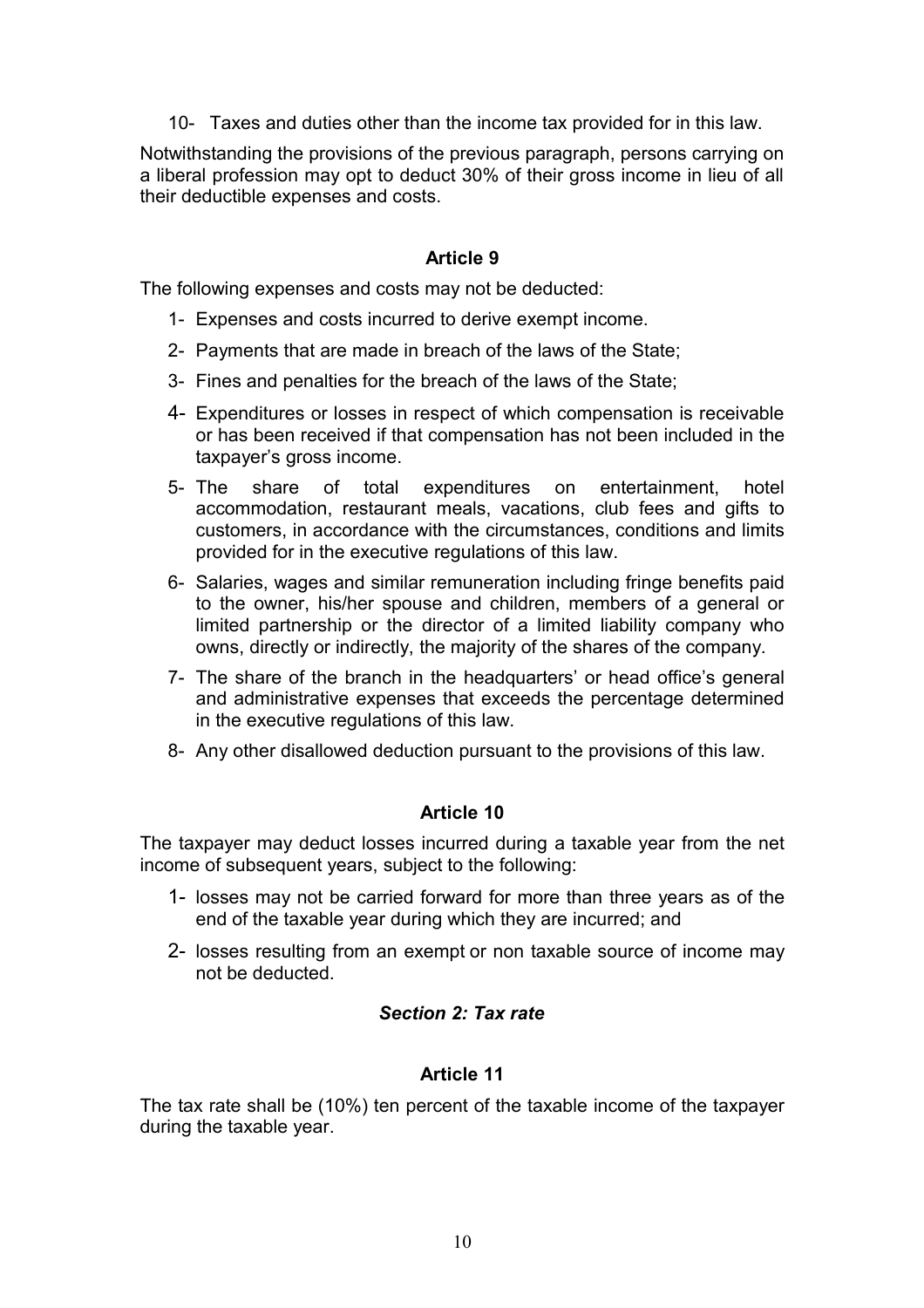Notwithstanding the provisions of the previous paragraph, the tax rate shall be as follows:

1- a) The rate of tax provided for in agreements to which the Government, the Ministries or other governmental bodies or public bodies or enterprises are a party, which are concluded before the entry into force of this law, shall apply. If such agreements do not specify a tax rate, the tax shall be levied at the rate of (35%) thirty five percent.

 b) The tax rate and all other tax conditions provided for in agreements relating to oil operations as defined in Law No. 3 of the year 2007 concerning the exploitation of natural wealthes and their resources shall apply provided that, in all cases, the tax rate shall not be less than 35% thirty five percent.

- 2- Subject to the provisions of tax agreements, payments made to nonresidents with respect to activities not connected with a permanent establishment in the State shall be subject to a final withholding tax, as follows:
	- a- (5%) five percent of the gross amount of royalties and technical fees;
	- b- (7%) seven percent of the gross amount of interest, commissions, brokerage fees, director's fees, attendance fees and any other payments for services carried out wholly or partly in the State.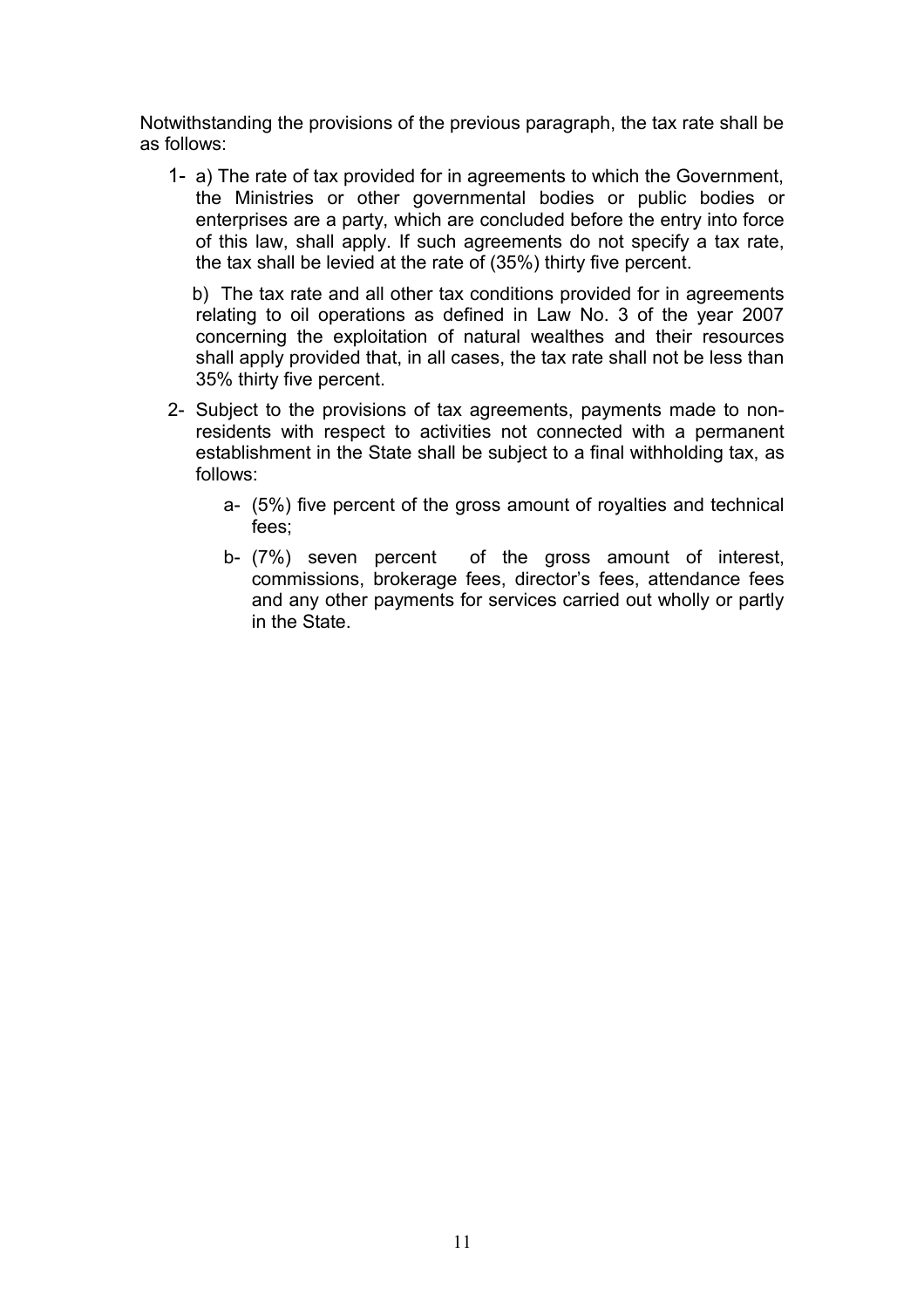# **Chapter four: Tax obligations**

# *Section 1: Registration and notification*

# **Article 12**

- 1- Every taxpayer who carries on an activity or derives a taxable income shall register with the Department within thirty (30) days from the date of obtaining the approval of the competent authority to commence the activity or the first day of realization of the income, whichever is earlier, or from the date of entry into force of this law for taxpayers carrying on activity at that date.
- 2- Every taxpayer carrying on an activity in the State shall notify the Department of any change that may affect his tax obligations within thirty days from the date of occurrence of the change.
- 3- Every taxpayer carrying on an activity in the State shall submit an application to the Department for a tax card within thirty days from the commencement of the activity, or from the date of entry into force of this law for taxpayers carrying on activity at that date in accordance with the limits, conditions and procedures provided for in the executive regulations of this law.

# **Article 13**

1- Taxpayers who totally or partially dispose of or cease their activity shall notify the Department of such a deed within 30 days from the date of occurrence of the disposal or the ceasing of the activity, as the case may be.

Where the reason of ceasing the activity is the death of the taxpayer, the heirs shall fulfill the notification within sixty days of the death.

2- The assignor and the assignee as well as the seller and the buyer shall be jointly liable for any tax or financial penalties related to the assigned or sold activity until the date of assignment or sale.

# *Section 2: Filing tax returns*

# **Article 14**

1- Taxpayers carrying on an activity shall submit a return to the Department on the form prepared for this purpose stating the taxable income and the tax due within four months from the end of the accounting period.

Other taxpayers shall submit the return within four months from the end of the taxable year.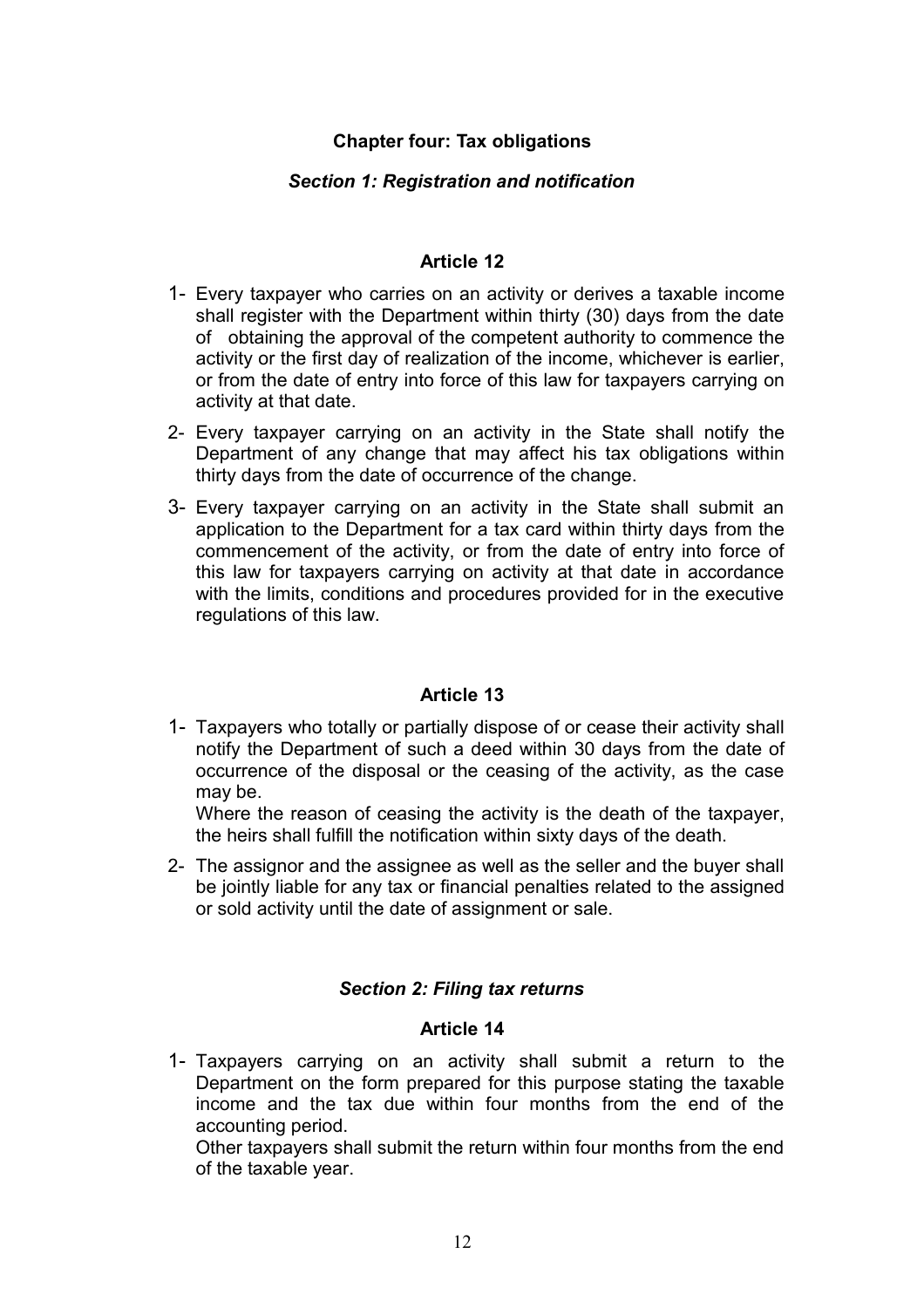- 2- In the case of liquidation of business, the liquidator shall submit the return within the period mentioned in the previous paragraph.
- 3- Notwithstanding the provisions of paragraph 1 of this Article, if the taxpayer dies during the taxable year, the heirs, the inheritance trustee or the liquidator shall file the return within six (6) months from the date of death.
- 4- If the taxpayer is a minor or an incapacitated, the guardian or trustee of the taxpayer shall file the return within four months from the end of the taxable year.
- 5- Subject to the provisions of Articles 22 to 26, 40 to 46 and 57 of this law, the taxpayer may, upon the approval of the Department, file an amended return to correct mistakes in, or complete omissions to, a return filed in respect of an earlier taxable year.

The taxpayer who carries on an activity that is exempt from tax under the laws of the State shall submit to the Department the return mentioned in the previous Article together with the balance sheet and the profits and losses account audited by an auditor accredited in the State within the period specified in paragraph 1 of the previous Article.

# **Article 16**

The Department may extend the deadline for filing the return mentioned in the previous two Articles if the taxpayer submits an application for this purpose based on reasonable grounds thirty days before the expiry of the deadline.

The Department may not extend the deadline for more than four months after the expiry of deadline for filing the return, in the case provided for in paragraph 2 of Article 14 of this law.

# **Article 17**

The taxpayer who satisfies any of the following conditions shall accompany the return with the final accounts audited by an auditor accredited in the State:

- 1- The capital exceeds (100,000) one hundred thousand Riyals;
- 2- The annual taxable income exceeds (100,000) one hundred thousand Riyals; and
- 3- The head office is situated outside the State.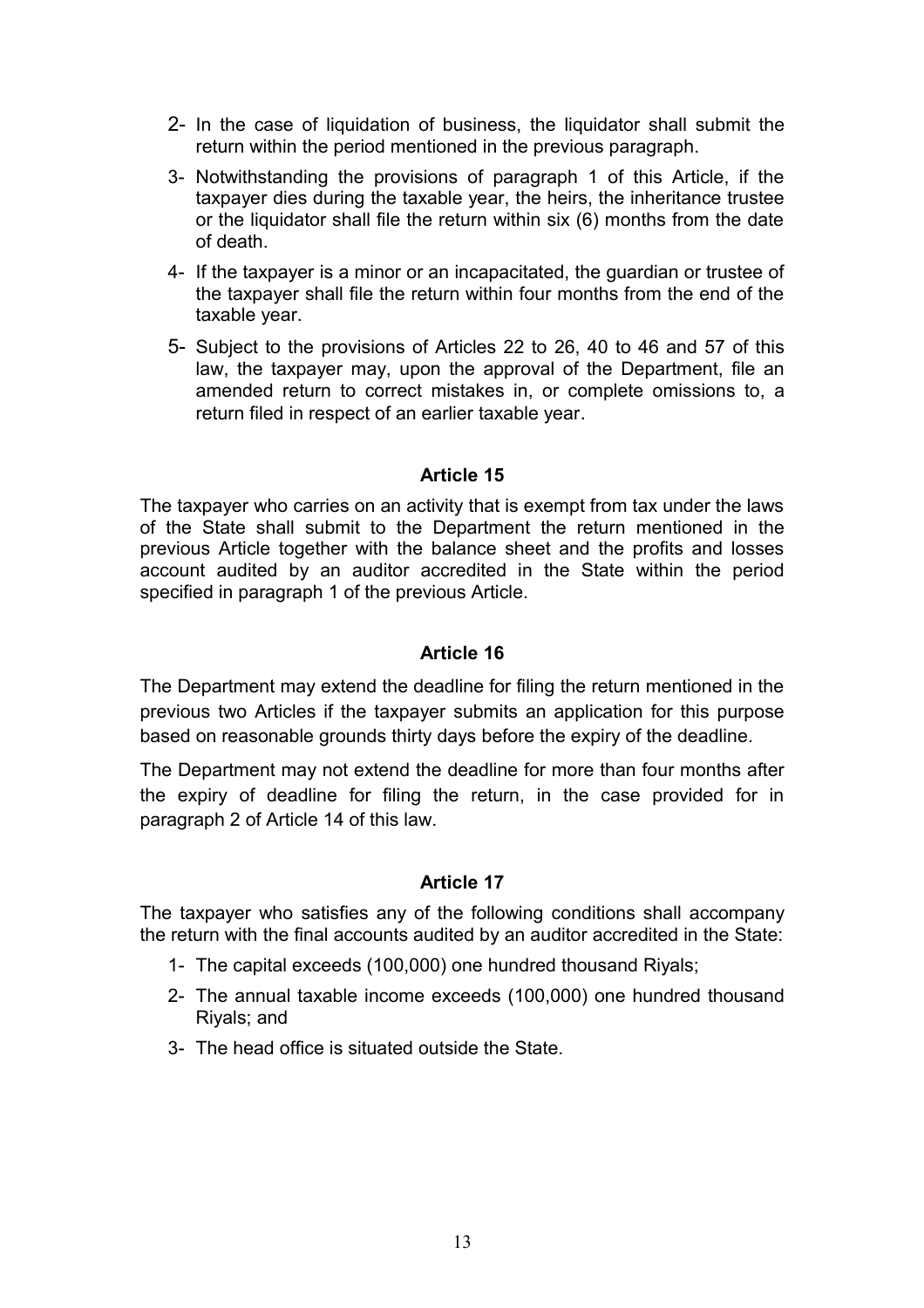# *Section 3: Accounting requirements*

## **Article 18**

Taxpayers carrying on an activity in the State shall keep accounting books, registers and documents in accordance with the laws of the State, international accounting standards and the provisions of the executive regulations of this law.

#### **Article 19**

Taxpayers carrying on an activity in the State shall keep all accounting books, registers and documents relating to the activity in the place where the activity is carried on for ten years following that to which the books, registers and documents are related.

Notwithstanding the provisions of the previous paragraph, taxpayers shall be released from the obligation to keep the books, registers and documents mentioned above, in accordance with the conditions and situations provided for in the executive regulations of this law.

# **Article 20**

Natural and legal persons making payments referred to in paragraph 2 of Article 11 of this law shall withhold the tax and remit it to the Department before the sixteenth day of the first month following that during which the payment occurs.

The natural and legal persons shall issue and deliver a withholding tax certificate to the persons to whom the amounts subject to withholding tax were paid, in accordance with the provisions of the executive regulations of this law.

#### **Article 21**

Ministries and other governmental bodies, public authorities and institutions and companies shall notify the Department of the contracts, agreements and dealings they entered into if their amount exceeds the limits provided for in the executive regulations of this law.

Subject to the provisions of the sixth paragraph of Article 38 of this law, public authorities and institutions, companies, associations, individual enterprises and any other entity specified in the executive regulations of this law shall notify the Department, upon its request, of any information related to the assessment of the tax due by the taxpayer with whom such companies, associations, authorities, institutions, enterprises or entities entered into transactions.

The notification mentioned in the previous two paragraphs shall be made within thirty days of the date of the Department's request or the date of commencement of the contract, agreement or dealing, as the case may be.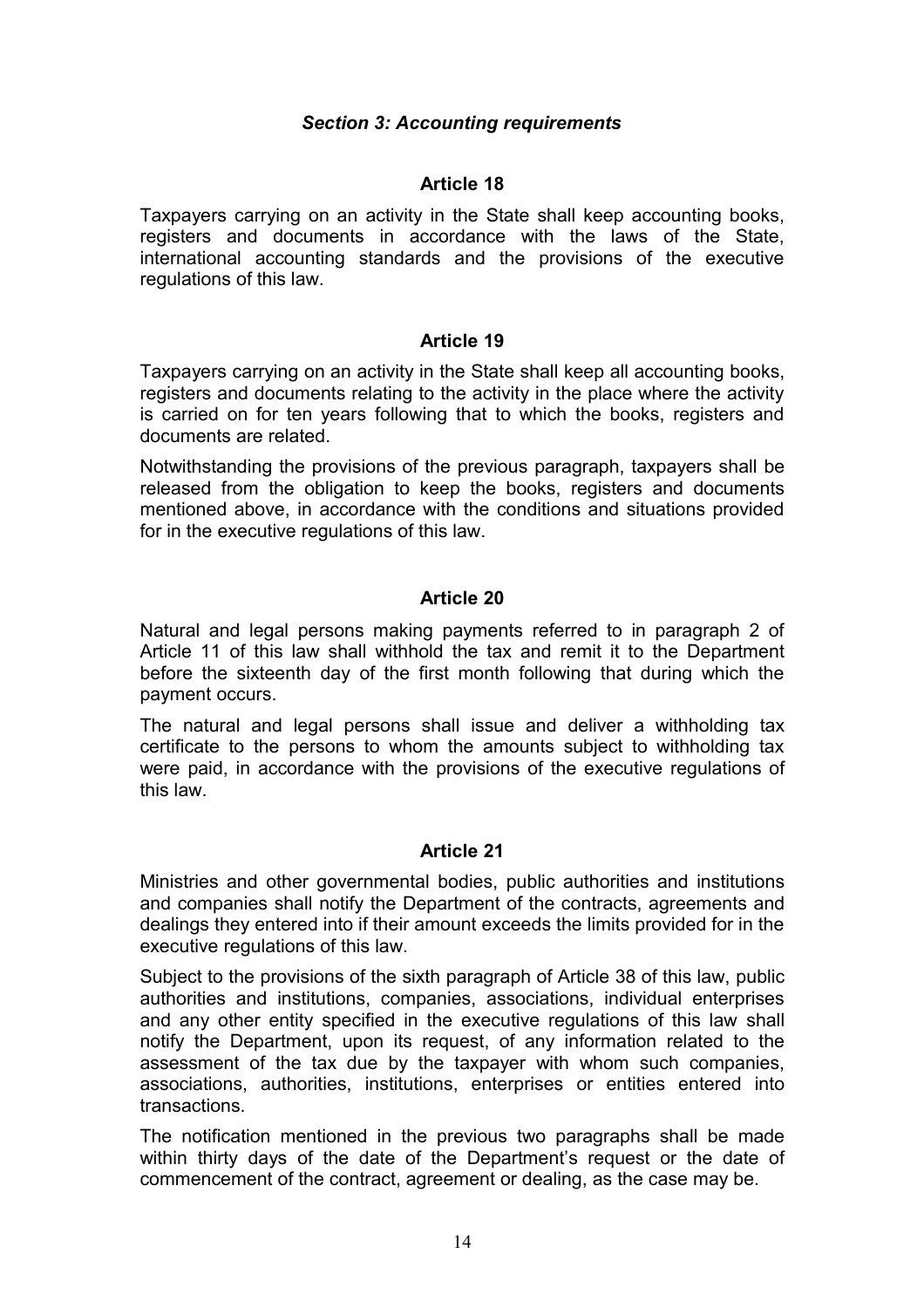# **Chapter five: Powers and duties of the Department**

## *Section 1: Assessment of the tax*

## **Article 22**

The tax shall be assessed on the basis of the taxable income as determined in the return, if such return is accepted by the Department.

The Department shall have the right to reconsider all the elements of the taxable income if they appear inaccurate to it, and to require, when it deems necessary, by a registered letter with acknowledgement of receipt, or delivered directly to the taxpayer or the person in charge:

- 1- the presence of the taxpayer or a proxy thereof to provide clarification or information concerning the return.
- 2- the presentation of any data, information or documents required for the assessment of the tax.
- 3- the presentation of the books, registers, accounts or statements relating to the activity for examination within the period specified by the Department to the taxpayer or the proxy. The Department may make copies of those books, registers, accounts or statements where necessary.

## **Article 23**

The Department shall have the right to disregard the return and to assess the tax on a presumptive basis in the cases where it is not possible to make an assessment on the basis of the actual income of the taxpayer. This includes the cases where the taxpayer fails to:

- 1- submit the annual return or the accompanying documents within the periods specified in Articles 14 to 16 of this law;
- 2- keep the books or registers provided for in Article 18 of this law, or where these books or registers are inaccurate or irregular;
- 3- provide the information, clarifications, books, registers or other documents required by the Department under paragraph 2 of the previous Article, or where false information or inaccurate or irregular registers, books or documents are provided.

The assessment shall be made on the basis of audited information and data and objective presumptions and proofs provided for in the executive regulations of this law.

#### **Article 24**

The assessment decision shall include particularly the following:

1- The facts, information and presumptions on the basis of which the assessment of tax is made.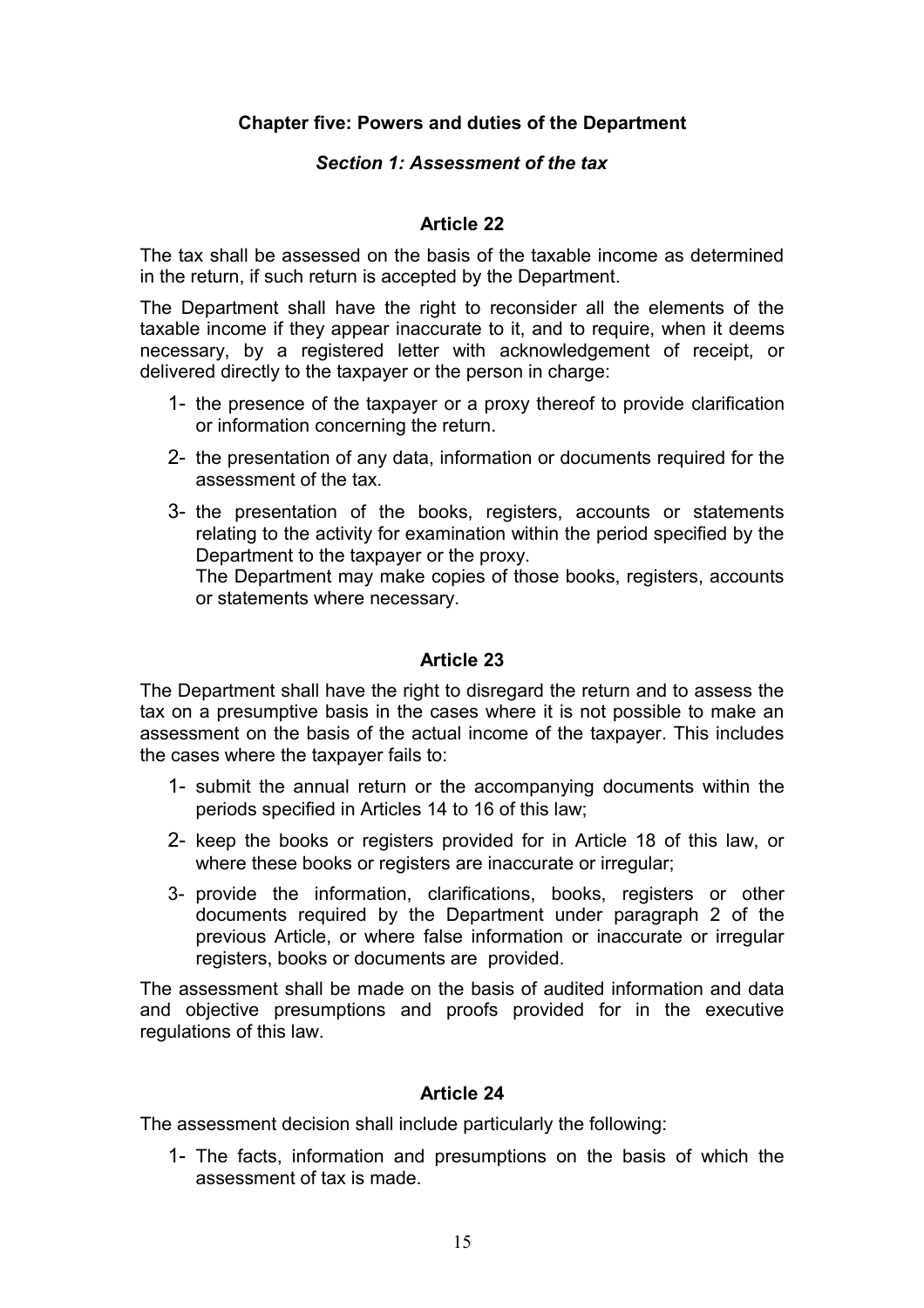- 2- The taxable income, the tax due and the financial penalties related thereto.
- 3- The deadline and place of payment of the tax and financial penalties related thereto.
- 4- The taxpayer's right to object and appeal against the decision in accordance with the provisions of Articles 28 to 34 of this law.

The Department shall notify the assessment decision to the taxpayer on the form prepared for such a purpose by a registered letter with acknowledgement of receipt or directly to the taxpayer or the person in charge.

# **Article 25**

Subject to the provisions of Article 57 of this law, the Department may not reassess the tax due by a taxpayer in respect of a taxable year that had been previously assessed unless the Department discovers new information affecting the taxpayer's tax liability, which was not taken into account in determining the previous assessment.

The re-assessment decision shall be subject to the same rules as those applicable to the assessment decision issued in the first place.

# **Article 26**

The liquidator shall be regarded as the taxpayer, and the assessment procedures shall be carried out against him.

# *Section 2: Secrecy requirement*

# **Article 27**

Employees of the Department shall preserve the secrecy of the documents and information that come to their knowledge or to their possession in the course, or by reason, of fulfilling their duties.

Employees of the Department are released from this obligation where the information is disclosed to the concerned taxpayer or the proxy thereof, to a judicial body, to another governmental body, subject to the taxpayer's approval, or within the framework of an exchange of information procedure under an applicable tax agreement concluded by the Government.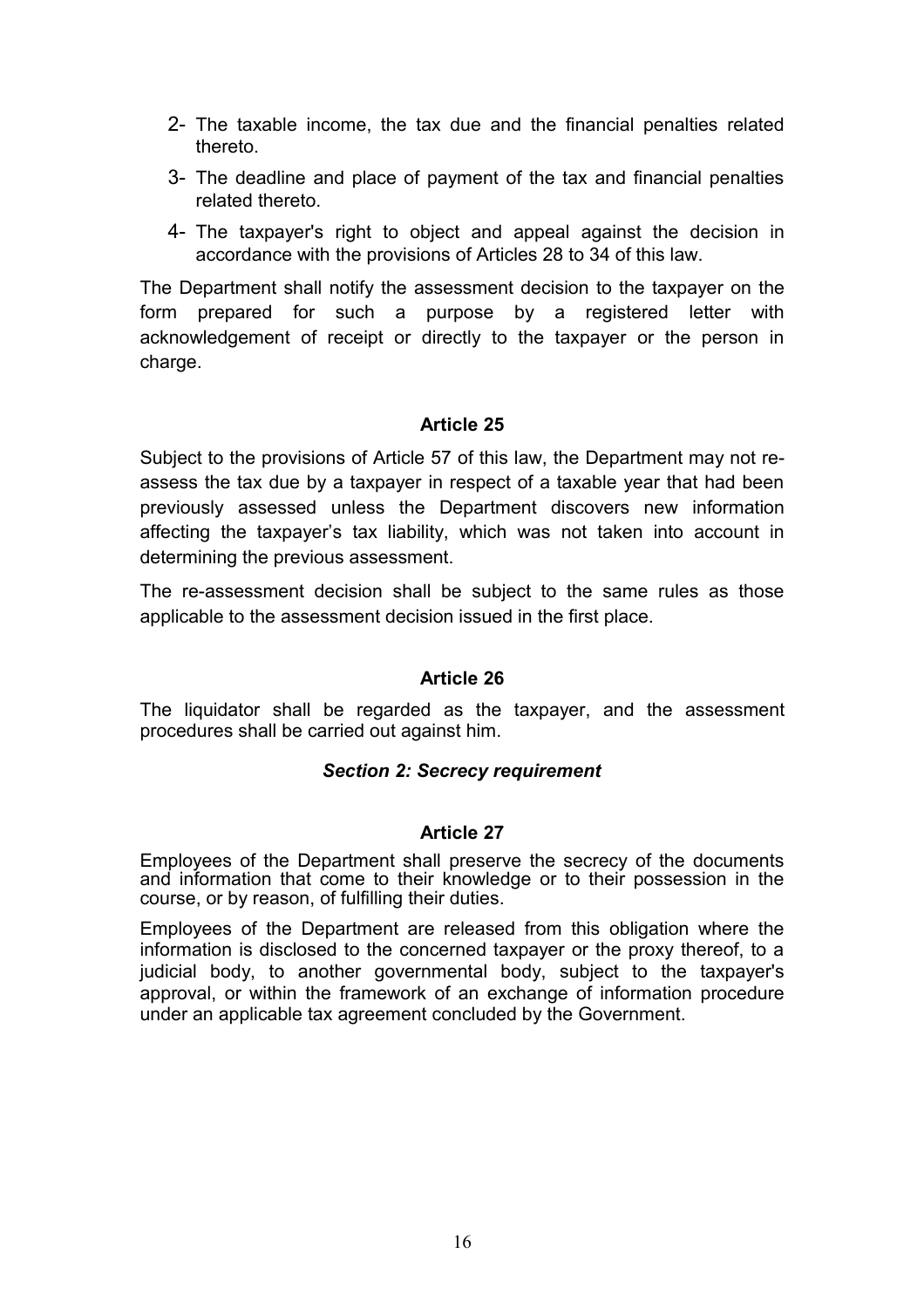# **Chapter six: Objection and appeals**

# *Section 1: Objection*

## **Article 28**

The taxpayer may object, by a registered letter with acknowledgement of receipt, to the tax assessment decision within thirty days from the date of its notification.

The objection shall be submitted to the Department, and the submission of the objection shall result in the suspension of the execution of the assessment decision.

Should the taxpayer fail to submit an objection within the period mentioned above, the assessment decision shall become final and the tax shall become due.

# **Article 29**

The Department shall settle the objection and notify the taxpayer of its decision by a registered letter with acknowledgement of receipt or directly to the taxpayer or the person in charge within sixty (60) days from the date of submission the objection.

The elapse of sixty days with no response to the objection shall be regarded as an implicit refusal of the same.

Where the taxpayer accepts the Department's decision on the objection, the tax shall be finally assessed according to that decision.

# *Section 2: Appeals*

#### **Article 30**

A committee, called "Tax Appeal Committee", shall be set up in the Ministry under the chairmanship of a judge of the Appeal Court appointed by the Supreme Judiciary Council and the membership of a representative of each of the following:

- 1- The Ministry of Economy and Finance;
- 2- The Ministry of Business and Trade;
- 3- The State Audit Bureau;
- 4- The Qatar Chamber of Commerce and Industry; and
- 5- The Qatari Association of Legal Accountants.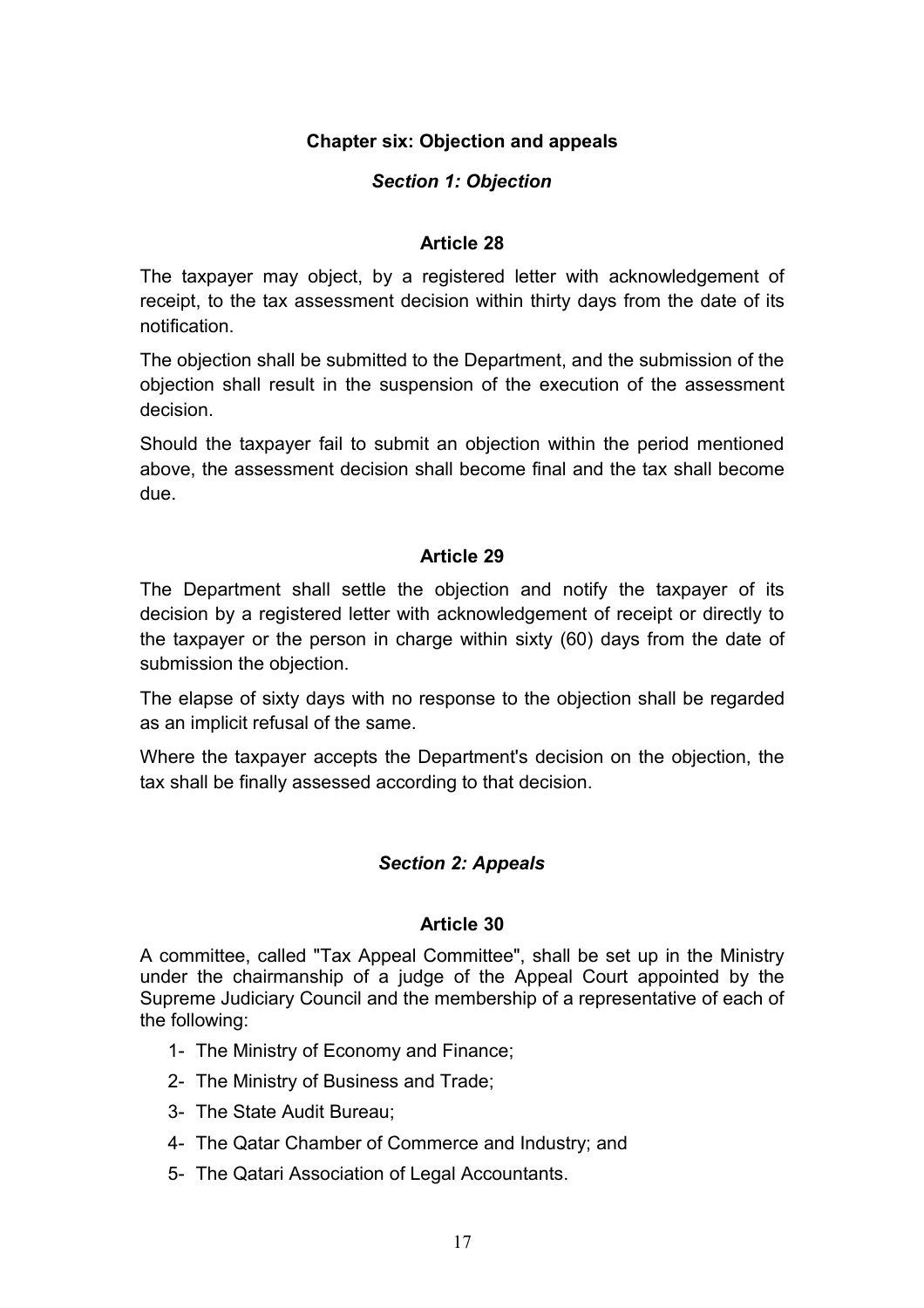Each of the authorities shall nominate its representative in the committee's membership.

A decision of the Council of Ministers shall be issued, upon a proposal of the Minister, to appoint the chairman and members of the committee, to organize its functions and to determine its remuneration.

# **Article 31**

The taxpayer may submit an appeal before the Tax Appeal Committee if he does not accept the Department's decision on the objection.

The appeal shall be submitted within thirty days from the date of notification of the Department's decision on the objection or from the elapse of the period provided for to settle the objection with no response made, as the case may be.

In the case where no appeal is submitted by the taxpayer within the period mentioned above, the Department's decision on the objection, or the tax assessment decision, as the case may be, shall become final and the tax shall become due.

# **Article 32**

The Tax Appeal Committee shall be competent to settle the appeals submitted by the taxpayer in accordance with the provisions of the previous Article. The committee may reduce the financial penalties provided for in Articles 40 and 41 of this law.

The submission of appeal shall not suspend the Department's decision on the objection.

The appeal shall not prevent from the execution of the tax assessment decision where the objection is submitted in accordance with the provisions of Article 28 of this law and the Department did not issue its decision within the specified period.

# **Article 33**

The committee shall notify by a registered letter with acknowledgement of receipt the taxpayer and the Department of the date and place fixed for hearing the appeal, at least fifteen days before convening the session.

The taxpayer and the representative of the Department shall appear before the committee on the date fixed in the notification. The taxpayer may be represented by a proxy holding a power of attorney.

The committee may require from both the taxpayer and the Department to produce any information or documents it deems necessary to settle the appeal.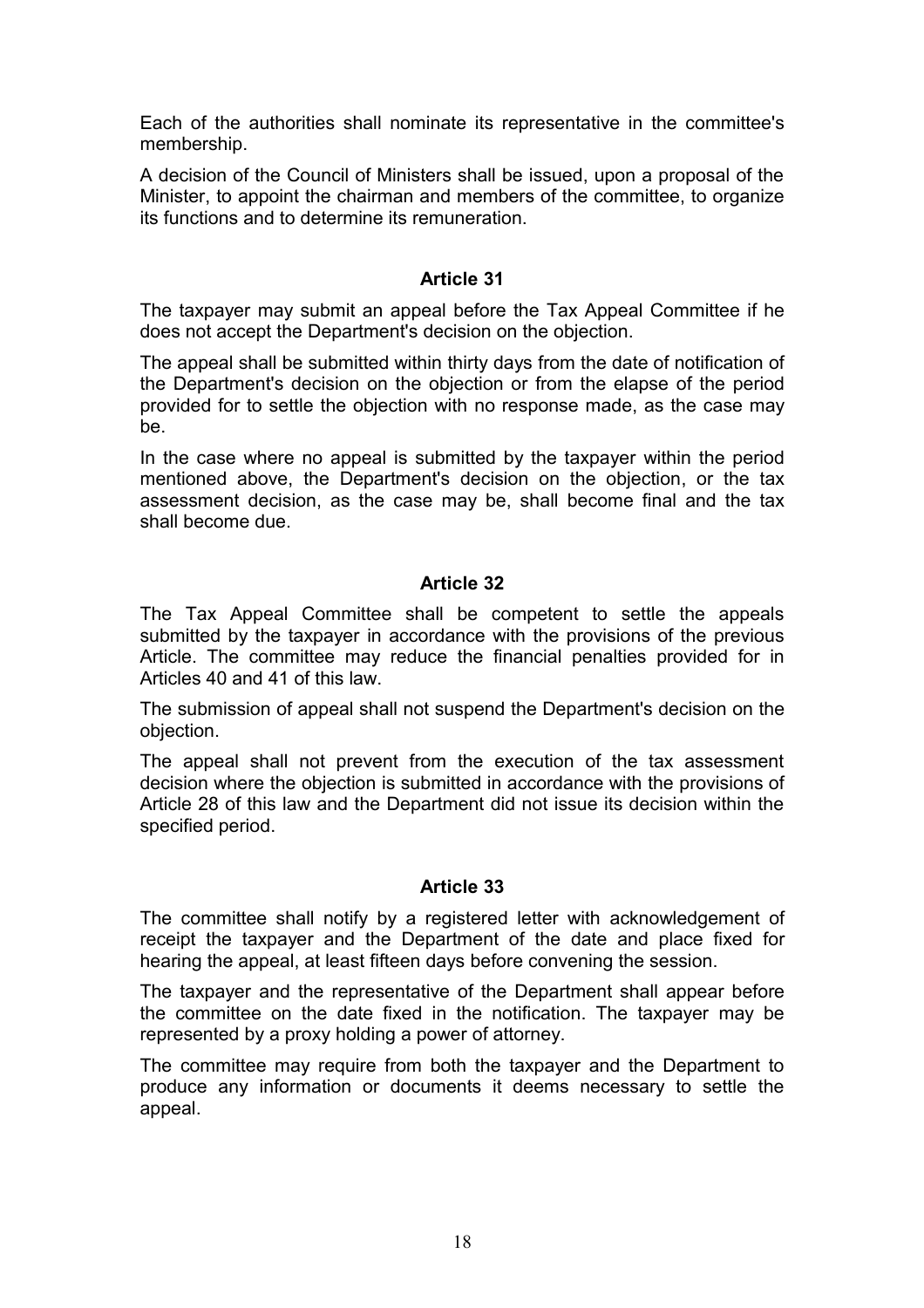The committee convenes upon the request of the chairman. Its meeting shall be valid only if attended by the chairman and at least four of its members. Its hearings shall be held in camera. The committee issues its decisions upon the approval of the majority of the members that are present. In case of a tie, the opinion of the chairman shall prevail. The decisions of the committee shall be reasoned.

The committee shall be bound with the general principles of litigation procedures.

## **Article 35**

The committee shall notify its decision to the Department and the taxpayer by a registered letter with acknowledgement of receipt or directly to the taxpayer or the person in charge.

The taxpayer and the Department may appeal against the committee's decision before the administrative chamber of the court of first instance within sixty days from the date of notification of the decision.

The appeal shall not suspend the execution of the decision of the committee, unless the court otherwise decides.

The final tax liability of the taxpayer shall be settled on the basis of the final court decision on the appeal.

# **Chapter seven: Collection and refund of the tax**

# *Section 1: Collection of the tax*

#### **Article 36**

The taxpayer shall pay the tax due according to the return on the same day of filing the return. In the case where the period of objection provided for in Article 28 of this law has expired and no objection has been submitted, the taxpayer shall pay the tax and financial penalties related thereto within thirty days from the date of expiry of the aforementioned period.

In the case where the taxpayer accepts the Department's decision on the objection, the tax due shall be paid within thirty days from the date of notification of the decision to the taxpayer.

In other cases than those mentioned in the previous two paragraphs, the tax and financial penalties related thereto shall be collected in one installment within thirty days from the date of notification of the taxpayer of the Department's response to the objection, by a registered letter with acknowledgement of receipt or directly to the taxpayer or the person in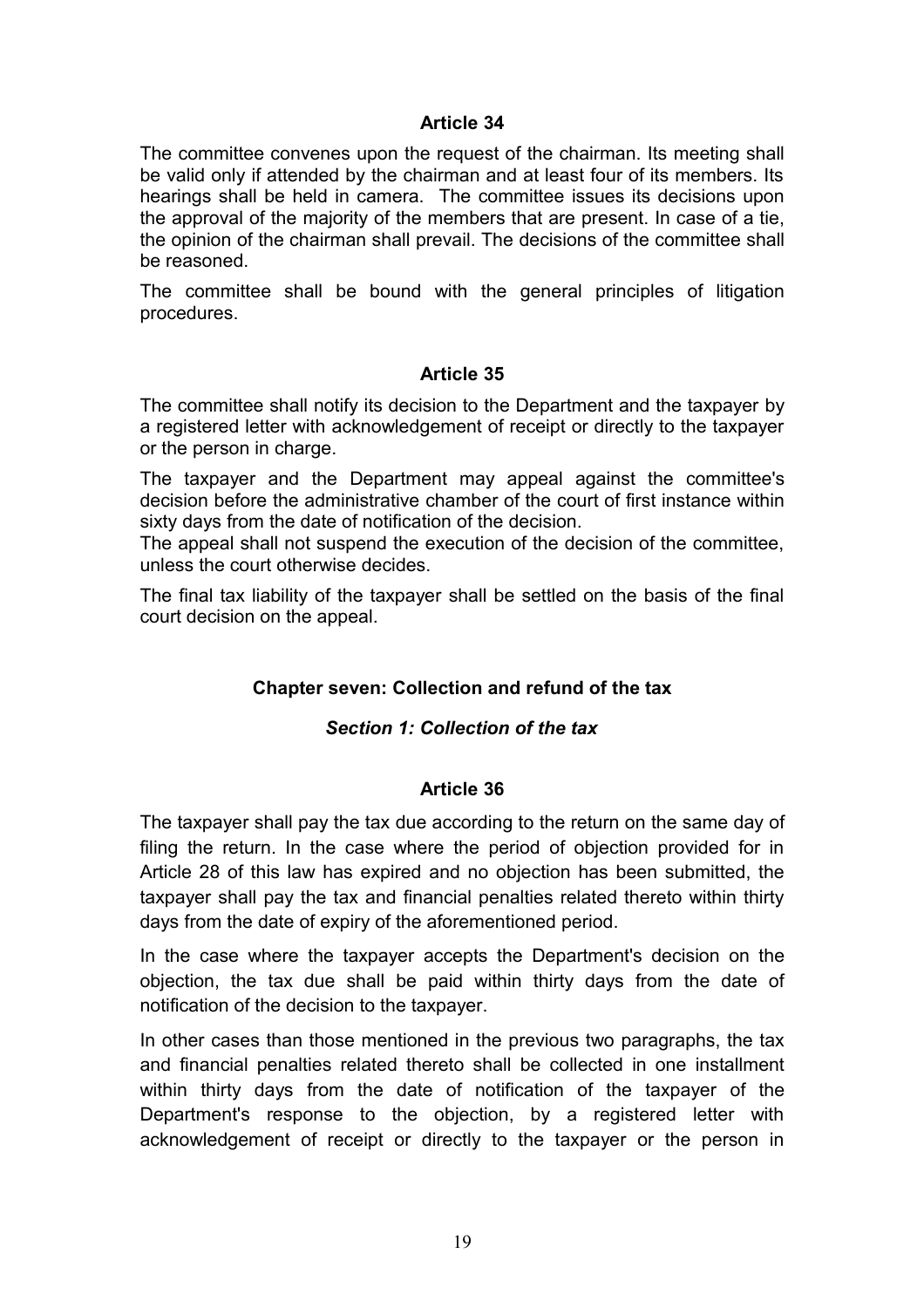charge, or from the date of expiry of the period provided for in Article 29 of this law with no response made.

The Department may approve, upon the request of the concerned party, the payment of the tax due and the financial penalties related thereto by installments in accordance with the executive regulations of this law. Should the taxpayer fail to pay any of the installments, all the outstanding installments shall become due immediately.

# *Section 2: Seizure of taxpayer's property*

# **Article 37**

In the cases where it appears that the collection of the tax is threatened of loss, the Director shall, upon the approval of the Minister, request the issue of a decision from the judge of summary procedures to provisionally seize the property of the taxpayer that is necessary to collect the tax and financial penalties related thereto, whether in the possession of the taxpayer or in the possession of others.

The property shall be deemed to be provisionally seized as of the date of notification of the decision of the judge of summary procedures to the taxpayer. The taxpayer may not dispose of the property except where the seizure is lifted by a decision of the judge of the summary procedures.

The taxpayer or any interested party may appeal against the seizure decision before the competent court within thirty days from the date of notification.

# **Article 38**

In the case where the assessment decision of the tax and financial penalties related thereto have become final, and the tax and financial penalties are not paid on the prescribed date, the Director shall, upon the approval of the Minister, carry out the procedures of executive seizure on the taxpayer's property required to collect the tax, whether in the possession of the taxpayer or in the possession others.

The Department may require by a registered letter with acknowledgement of receipt from any person to provide, within thirty days from the receipt of the letter, a statement of the sums due by that person to the taxpayer. The statement shall include:

- a- the sums due by the person to the taxpayer and the term of their payment;
- b- the sums held by the person and due by a third party to the taxpayer, and whether or not he is authorized to make the payment to the taxpayer on behalf of the third party.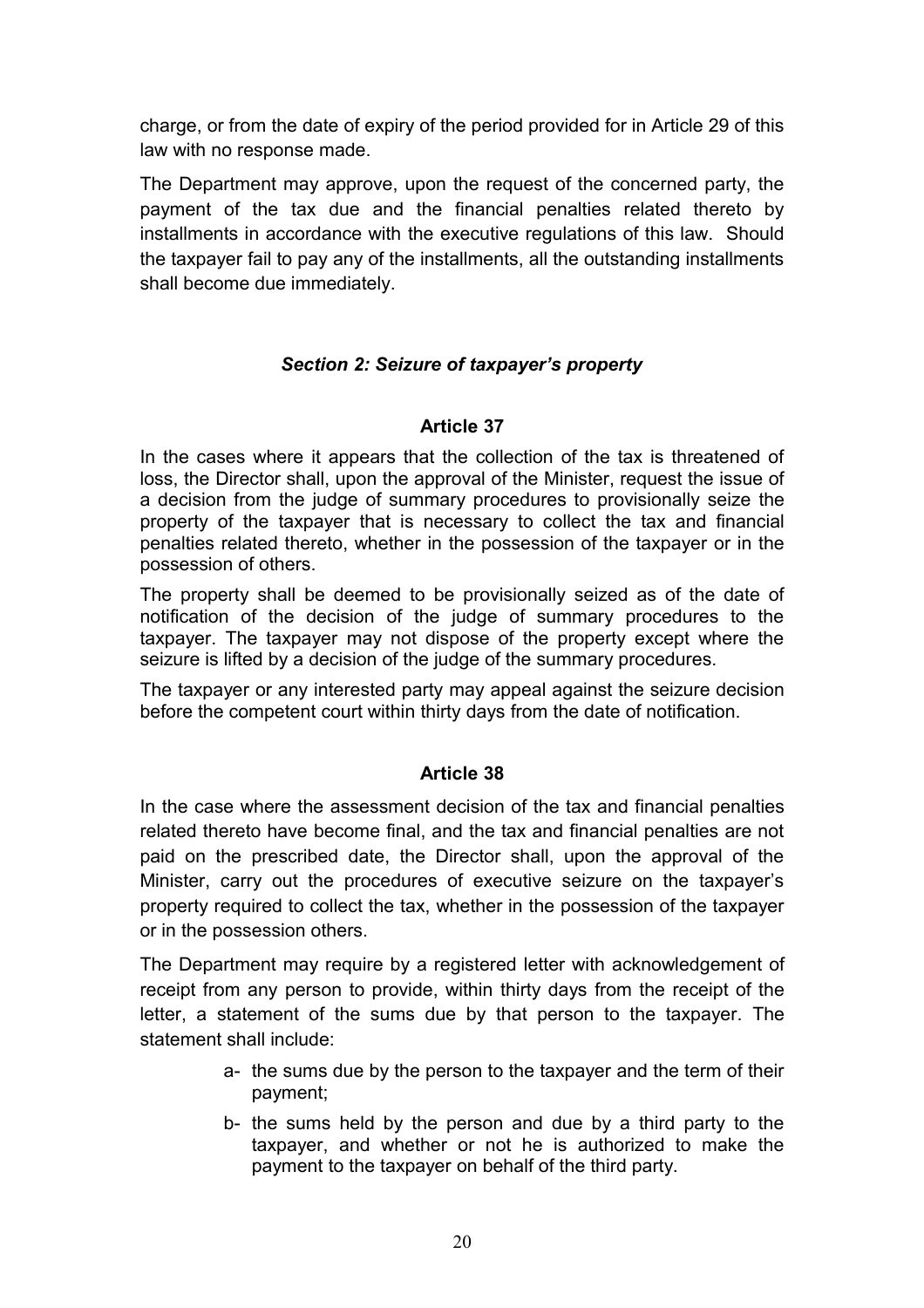The person referred to in the previous paragraph shall pay to the treasury the amounts due by the taxpayer, up to the amount of tax and financial penalties related thereto within thirty days from the date they come to maturity. Sums that have come to maturity on the date of submission of the statement to the Department shall be paid within thirty days from that date.

Where the statement was not submitted by the person within the specified period or where the amounts were not paid to the Department in accordance with the provisions of the previous paragraph, the Department shall carry out the procedures of executive seizure on the person's property.

For the purposes of implementing paragraphs 1 and 4 of this Article, the Department shall issue a notice to the debtor, and the seizure shall be carried out by the Department in accordance with the provisions of the law .

The provisions of paragraphs 2, 3 and 4 of this Article shall not apply to banks, except on the basis of a court decision.

# *Section 3: Refund of unduly collected tax and financial penalties*

# **Article 39**

The taxpayer may obtain a refund of the amounts of tax and financial penalties unduly collected from him by submitting a claim to the Department within five years from the date it was established that the Department had no right to collect the tax and financial penalties related thereto and the taxpayer's knowledge of this fact.

The Department shall notify to the taxpayer its decision on the refund claim within sixty days from the date of its submission.

The taxpayer may appeal before the Tax Appeal Committee in the case where the Department refuses the claim mentioned above or fails to notify its decision to the taxpayer within the above-mentioned period.

The provisions of Articles 33, 34 and 35 of this law shall apply to the appeal referred to above.

In the case of delay by the Department in refunding the unduly collected amounts within the period mentioned above, the taxpayer shall be entitled to a compensation calculated in accordance with the provisions of the executive regulations of this law.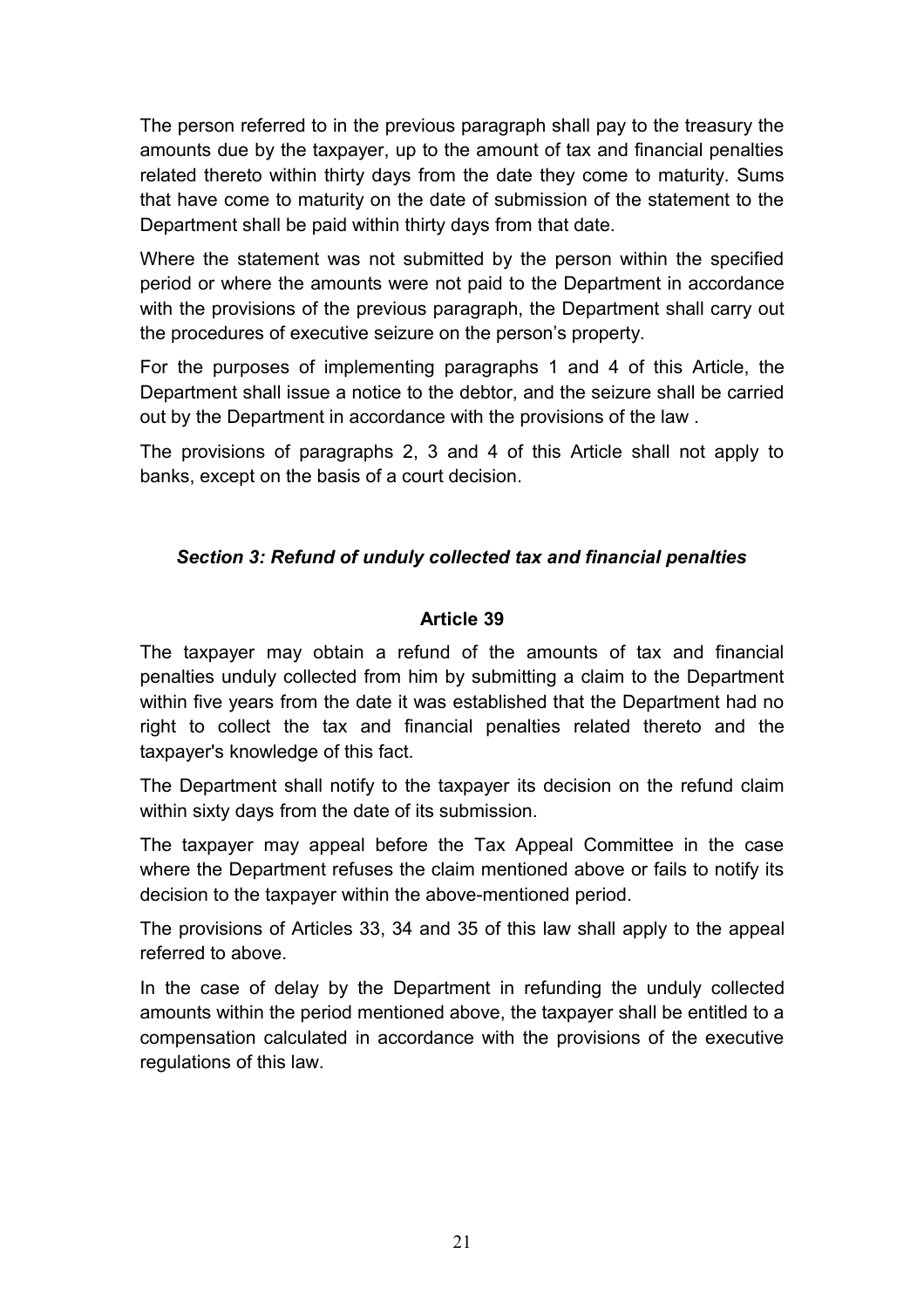# **Chapter eight: Financial penalties and sanctions**

# *Section 1: Financial penalties*

## **Article 40**

- 1- Every taxpayer who fails to file the return within the periods mentioned in Articles 14 to 16 of this law shall be subject to a financial penalty of (100) one hundred Riyals per day of delay, with a maximum of (36,000) thirty six thousands Riyals.
- 2- Every taxpayer who fails to pay tax within the periods mentioned in Article 36 of this law shall be subject to a penalty of (1.5%) one and a half per cent of the amount of the tax due per month of delay or part thereof up to the amount of the tax due.
- 3- The period of delay shall start on the first day following the expiry of the deadline for filing the return and shall end on the date when the return is filed or the tax is paid, as the case may be.

## **Article 41**

- 1- Every taxpayer who contravenes the provisions of Articles 12 and 13/1 of this law shall be subject to a financial penalty of (5,000) five thousands Riyals.
- 2- Every taxpayer benefiting from an exemption from tax who fails to submit the documents provided for in Article 15 of this law shall be subject to a financial penalty of (10,000) ten thousands Riyals.
- 3- Every taxpayer who contravenes the provisions of Articles 17, 18 and 19 of this law shall be subject to a financial penalty of (15,000) fifteen thousands Riyals.
- 4- Every person who fails to withhold tax in accordance with the provisions of Article 20 of this law shall be subject to a financial penalty equal to the amount of tax that has not been withheld, in addition to the payment of the tax due.

#### **Article 42**

The Director may exempt the taxpayer from all or part of the financial penalties provided for in Articles 40 and 41 of this law up to a maximum of (50,000) fifty thousands Riyals, where the taxpayer presents reasonable justifications.

The exemption mentioned in the previous paragraph shall be revoked if the taxpayer submits an appeal to the Tax Appeal Committee in accordance with the provisions of Article 31 of this law.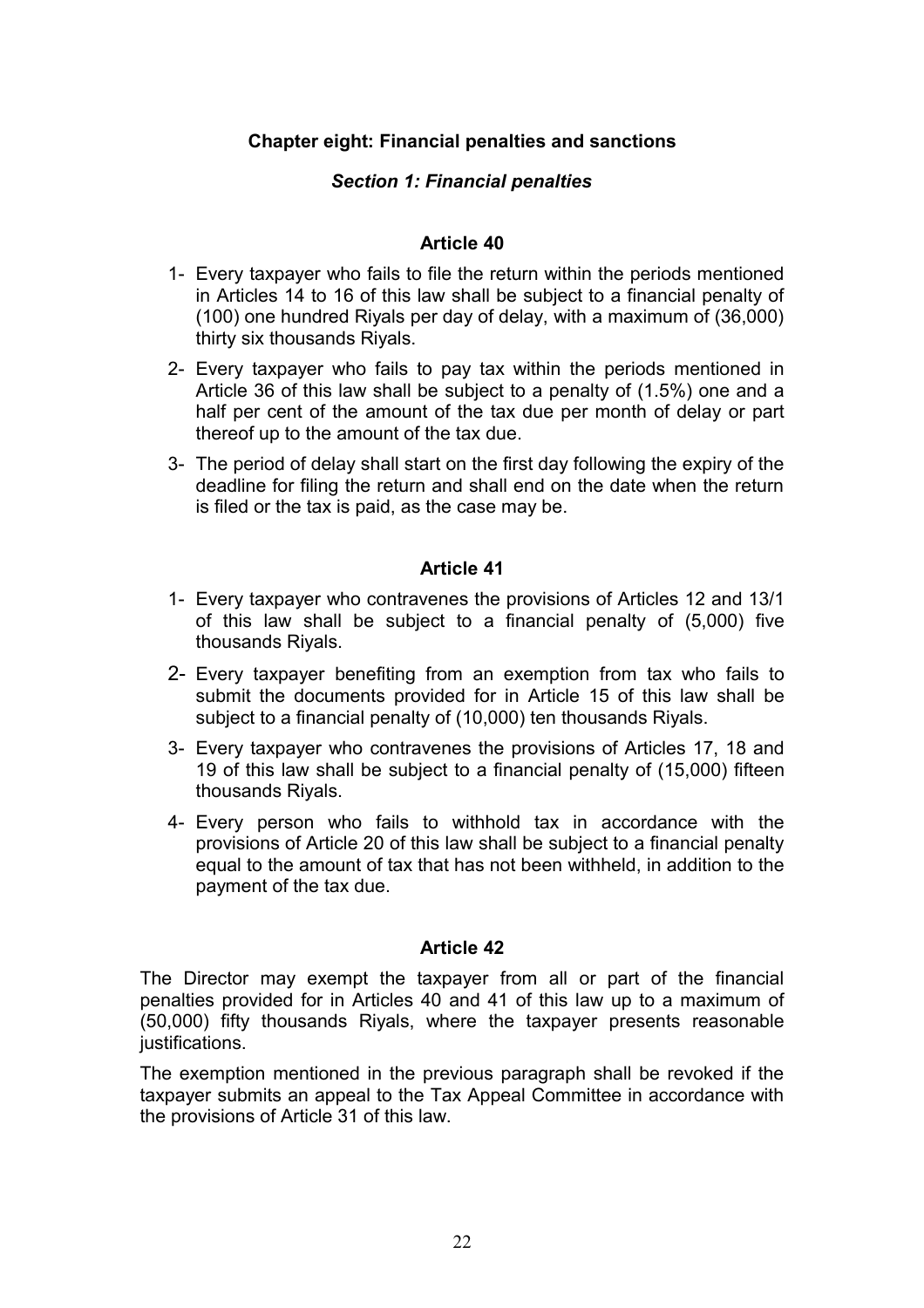# *Section 2: Sanctions*

## **Article 43**

Without prejudice to any more severe penalty provided for in another law, shall be punished with an imprisonment sentence not exceeding three months and a fine not exceeding (15,000) fifteen thousand Riyals or with either penalties, any taxpayer or person in charge who:

- 1- presents falsified or fictitious books, registers or documents;
- 2- uses fraudulent methods including the presentation of falsified, fictitious or incorrect statements or documents for the purpose of obtaining a deduction, a tax exemption or a refund of the tax already paid;
- 3- intentionally conceals the true income or any taxable activity;
- 4- carries on any action intended to prevent the employees of the Department from fulfilling their duties.

In addition to the penalties provided for in the previous paragraph, the taxpayer or the person in charge who commits the offences provided for in paragraphs 2 and 3 of the previous paragraph shall be subject to a fine of (20%) twenty percent of the tax due.

## **Article 44**

Whoever contributes by motivation, agreement or assistance to the committal of the offences listed in paragraph 1 of the previous Article shall be subject to the penalties provided for therein, and shall be jointly liable with the taxpayer or the person in charge for the payment of the tax and the financial penalties related thereto.

# **Article 45**

Without prejudice to any more severe penalty provided for in another law, shall be punished with an imprisonment sentence not exceeding six months and a fine not exceeding (30,000) thirty thousand Riyals or with either penalties, whoever contravenes the provisions of Article 27 of this law.

#### **Article 46**

The penalties mentioned in Articles 43, 44 and 45 of this law shall be doubled in the case of recidivism. The accused shall be regarded as recidivist if he commits a similar offence within five years from the date of the execution of the sentenced penalty or its extinction because of the elapse of the statute of limitation period.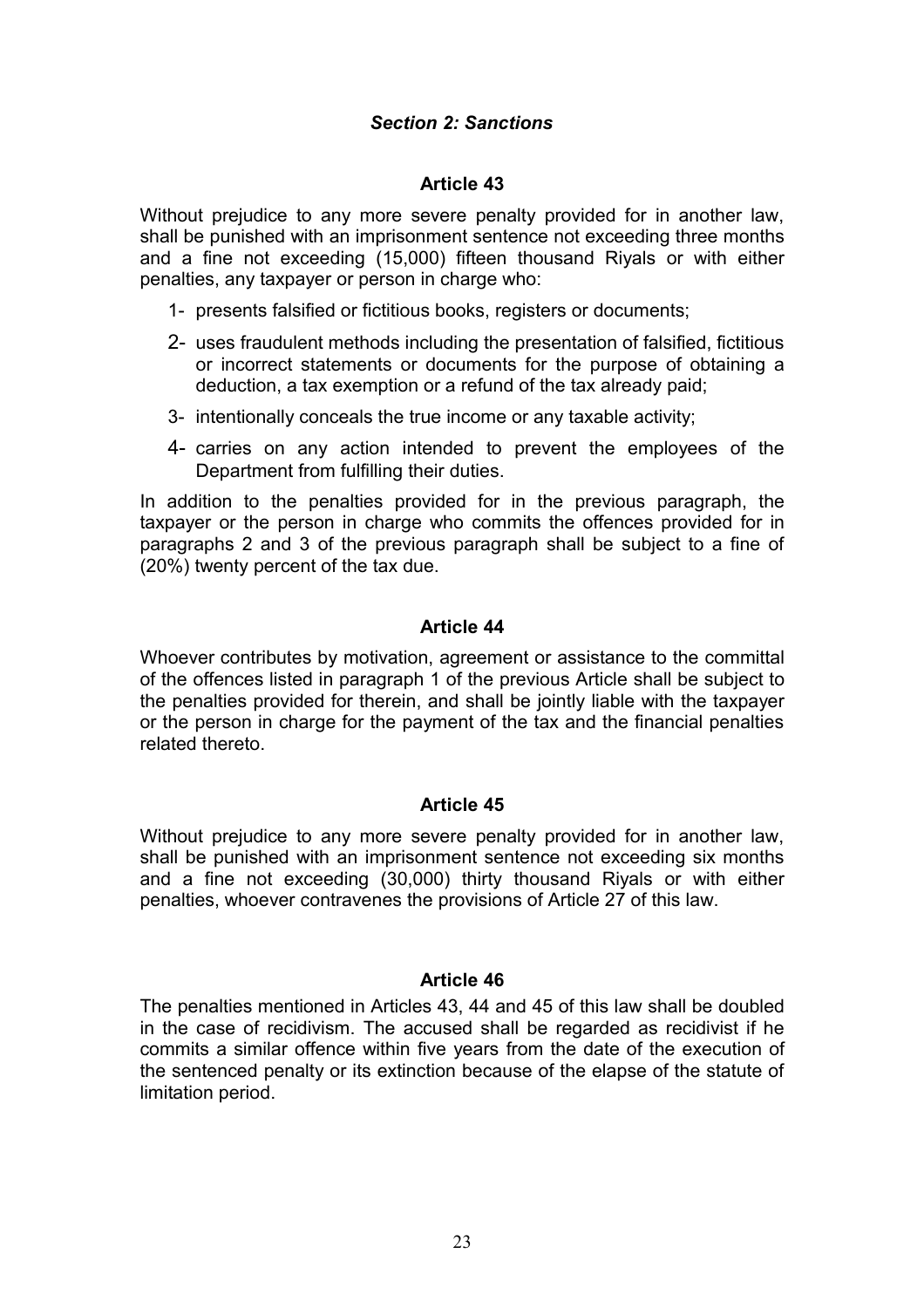The penal prosecution may not be instituted, in accordance with Articles 43 to 46 of this law, unless upon a written application from the Minister.

#### **Article 48**

The Minister or his authorized representative may agree, before the issuance of a non challengeable court decision, on a settlement with respect to the offences provided for in this law regardless of the status of the prosecution, against the payment of the amounts determined by Ministerial decision.

The settlement shall result in the extinction of the penal prosecution and its consequences. The Public Prosecution shall order the suspension of the execution of the penalty if the settlement occurs during its execution.

## **Article 49**

The employees of the Department authorized to have judicial policing capacity by a decision issued by the General Attorney upon an agreement with the Minister, shall detect and prove violations to the provisions of this law and its implementing decisions.

Those employees shall have the right to access the premises where the taxpayer carries on his activity and their annexes in order to carry out any action required to assess the tax in accordance with the provisions of the executive regulations of this law.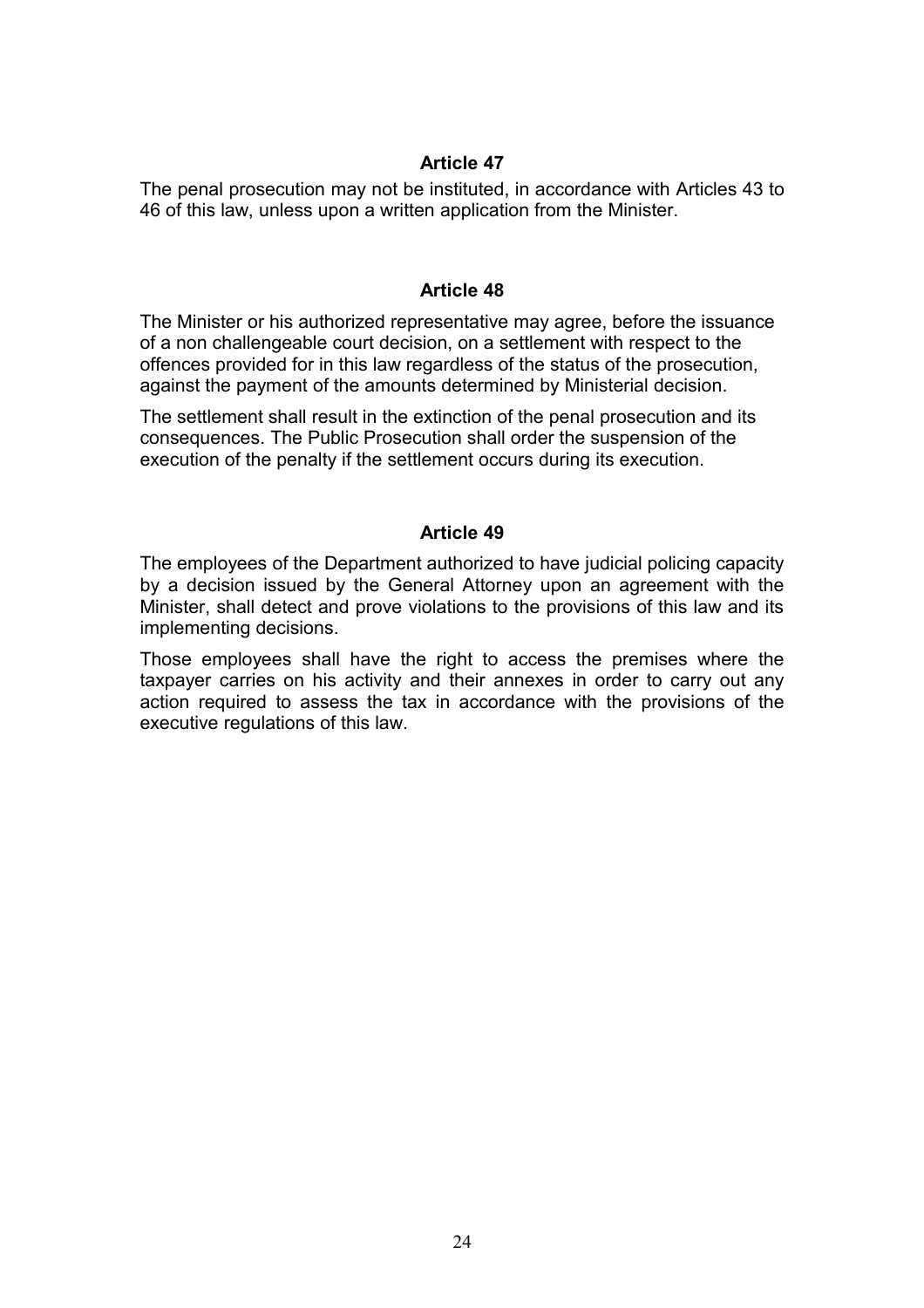# **Chapter nine: General provisions**

# *Section 1: Prevention of tax avoidance*

# **Article 50**

Where the taxpayer enters into arrangements or carries on operations or transactions one of the main purposes of which is to avoid the payment of the tax due, the Department may counteract the tax advantage the taxpayer obtained because of such arrangements, operations or transactions, in accordance with the provisions of the executive regulations of this law.

The Department may, in any of the instances provided for in the previous paragraph, take all or some of the following measures:

- 1- apply the arm's length value to a deed or an economic event subjected to a different value by the taxpayer;
- 2- re-characterize the deed where the form of such a deed does not reflect the substance thereof; and
- 3- adjust the amount of the tax due by the taxpayer or any other person involved in the type of arrangements, operations or transactions provided in paragraph 1 of this Article.

# *Section 2: Tax exemption Committee*

#### **Article 51**

A committee, called "Tax Exemption Committee", shall be constituted in the Ministry and composed of two representatives of the Ministry of Economy and Finance, one of them shall be the chairman of the committee, and a representative of each of the following:

- a- The Ministry of Business and Trade;
- b- The Ministry of Energy and Industry; and
- c- The Qatar Chamber of Commerce and Industry.

Each of the authorities shall nominate its representative in the committee's membership.

A decision of the Council of Ministers shall be issued, upon a proposal of the Minister, to appoint the chairman and members of the committee, to organize its functions and to determine its remuneration.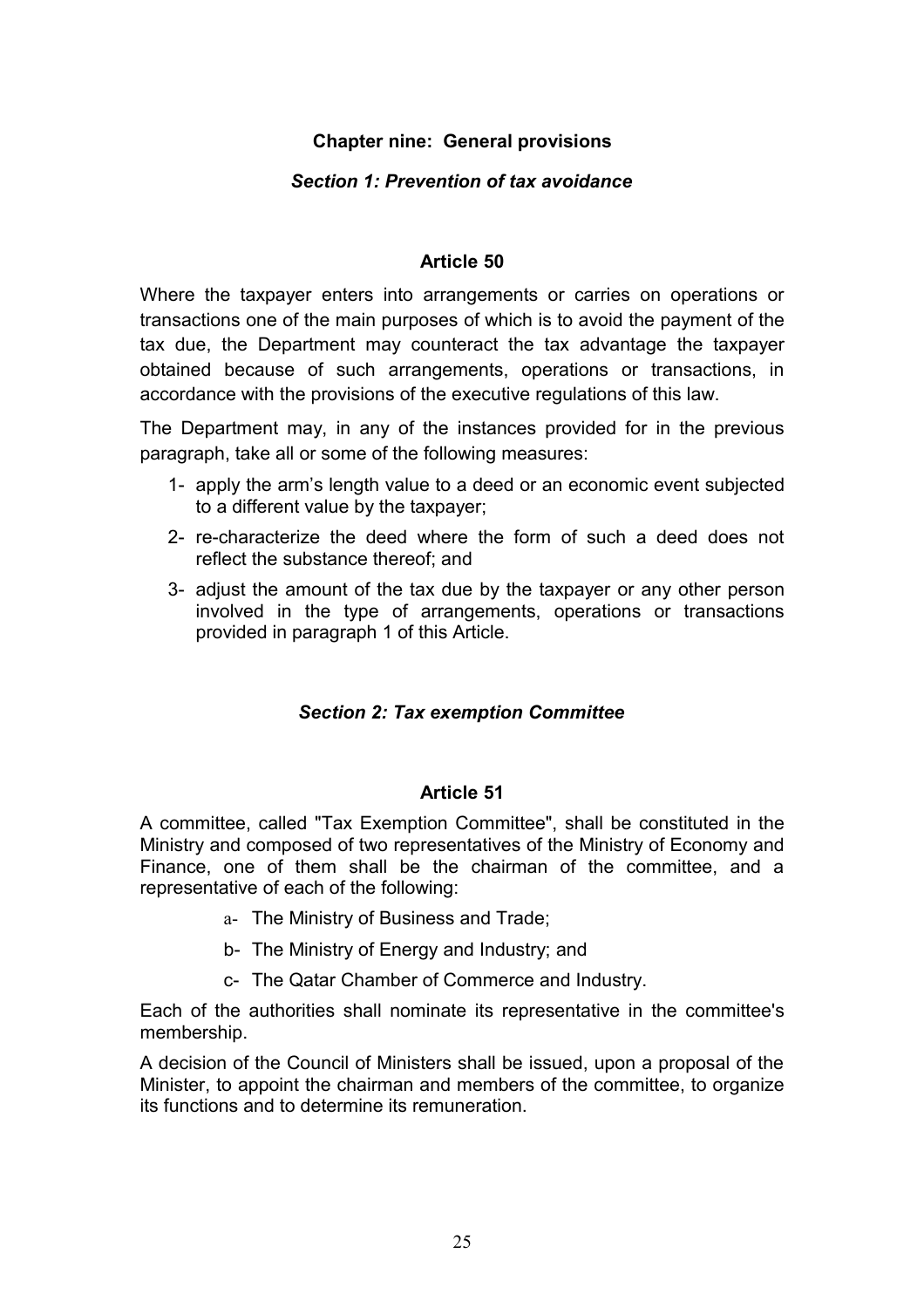The Tax Exemption Committee shall be competent of the following:

- 1- receiving and studying tax exemption applications and making recommendations to the Minister in their respect. The exemption period shall not exceed six years.
- 2- studying the cases of revocation of exemptions because of the breach of legal requirements or deviation from the objects and making recommendations to the Minister in their respect.

# **Article 53**

When considering the applications for exemption, the Tax Exemption Committee shall take into account the following criteria:

- 1- The project shall contribute to supporting and developing industry, agriculture, fishery, trade, petroleum, mining, tourism, land reclamation, transportation or any activities or projects needed by the country which provide social and economic benefits, whether such projects are wholly or jointly owned by Qatari or foreign individuals, companies or enterprises.
- 2- The project shall be in line with the objectives of the economic development plan, shall be approved by the competent government authorities and shall contribute to the development of the national economy, provided the following is taken into consideration:
	- a- The volume of investment and the location thereof.
	- b- The commercial profitability.
	- c- The extent to which the project is integrated with other projects.
	- d- The extent to which the project relies on the production factors available in the country.
	- e- The impact of the project on the balance of trade and the balance of payments.
- 3- The project shall introduce modern technology.
- 4- The project shall lead to the creation of employment opportunities for nationals.

# **Article 54**

1- The exemption decision shall be issued by the Minister, where the period of exemption recommended by the committee does not exceed three years.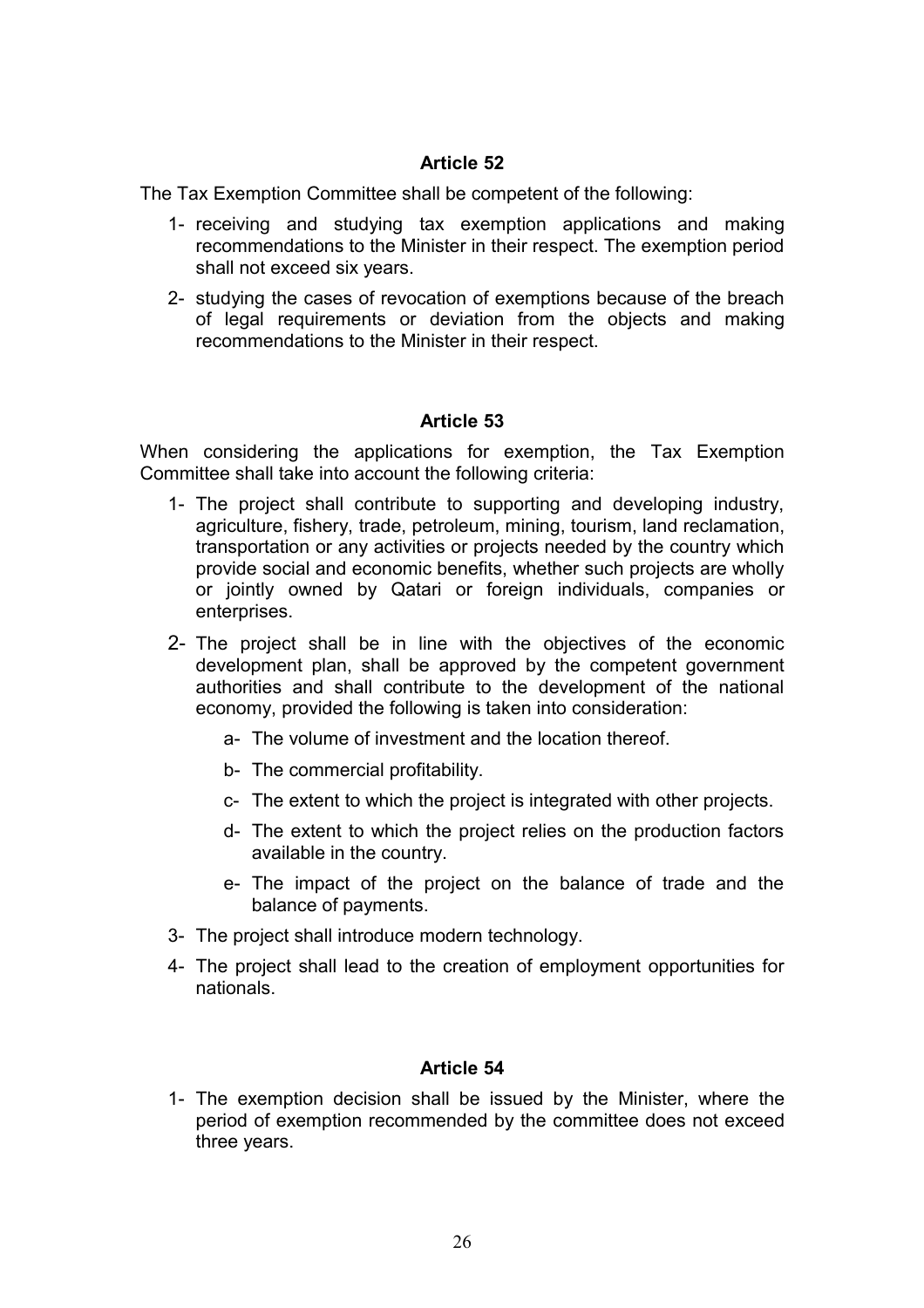- 2- The exemption decision shall be issued by the Council of Ministers, upon the recommendation of the committee accompanied by the Minister's opinion, where the period of exemption exceeds three years.
- 3- the exemption period provided for in the previous two paragraphs shall begin on the date of issuing the exemption decision or the date of commencing the activity, which ever is earlier.
- 4- The decision to revoke the exemption shall be issued, upon the recommendation of the Tax Exemption Committee, by the authority that issued the exemption decision. The waived tax and the financial penalties related thereto shall be collected in accordance with the provisions of this law.

The taxpayer may appeal to the Minister against the decision to refuse or revoke the exemption within thirty days from the notification of the decision by a registered letter with acknowledgement of receipt.

The Minister may refer the appeal to the Tax Exemption Committee if it appeared to him that the same is based on sound reasons.

In all cases, the appeal shall be settled within thirty days from the date of its submission. The absence of response during this period shall be deemed a refusal of the appeal.

### **Article 56**

The provisions of Articles 52 to 55 of this law shall apply to expansion projects, provided that the expansion cost exceeds (50%) fifty percent of the cost of the original project.

# *Section 3: Statute of limitation*

# **Article 57**

The right of the Department to assess the tax and financial penalties related thereto in respect of a taxable year shall expire after five years following the year in which the taxpayer submitted the return.

Where the taxpayer fails to submit the return, the right of the Department to assess the tax and financial penalties related thereto shall expire after ten years following the taxable year in respect of which the taxpayer did not file the return .